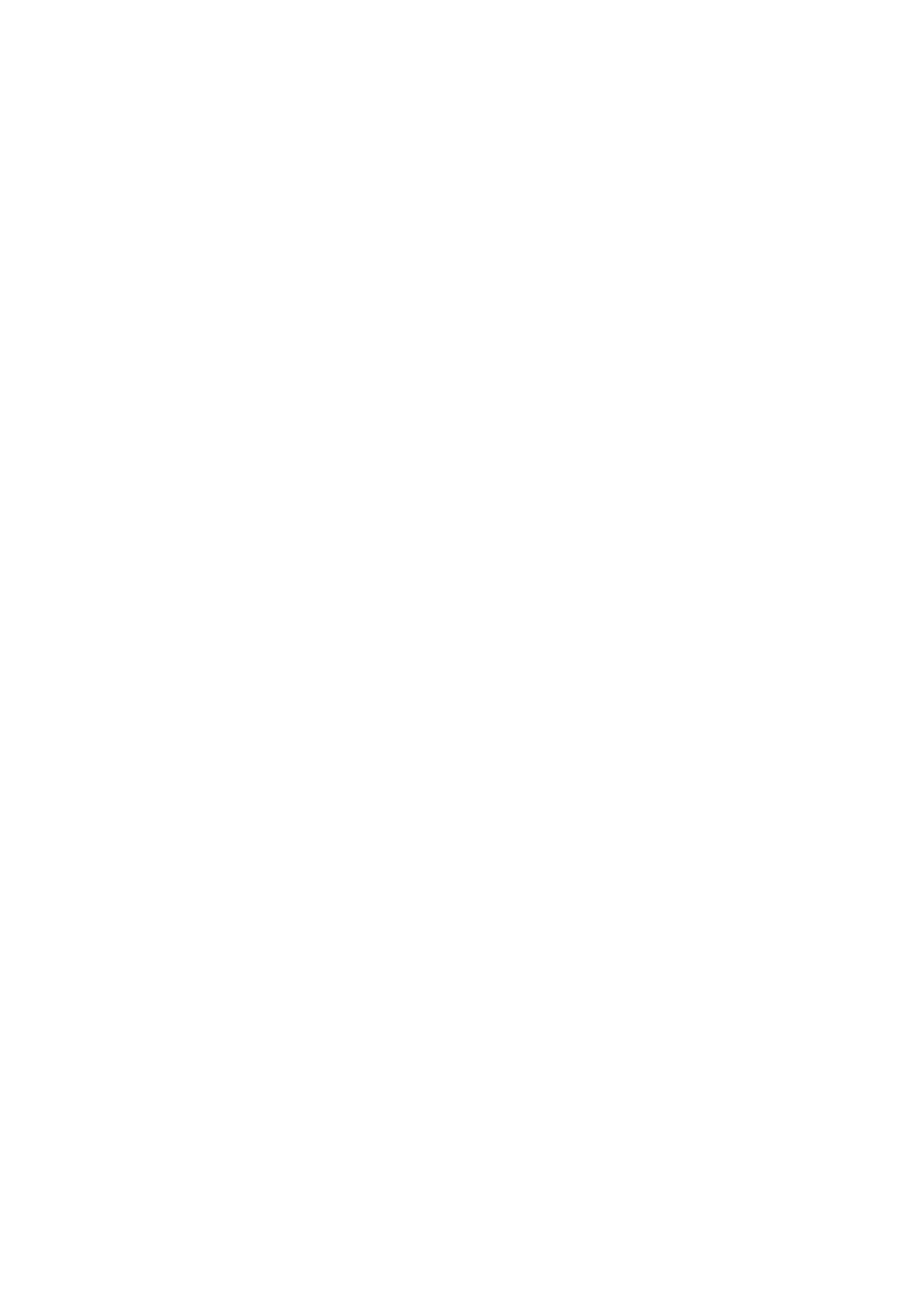# 5

# Bank Profitability and Macroeconomic Factors

Financial Stability Papers

Ricardo Martinho | João Oliveira | Vítor Oliveira



Lisbon, 2017 • www.bportugal.pt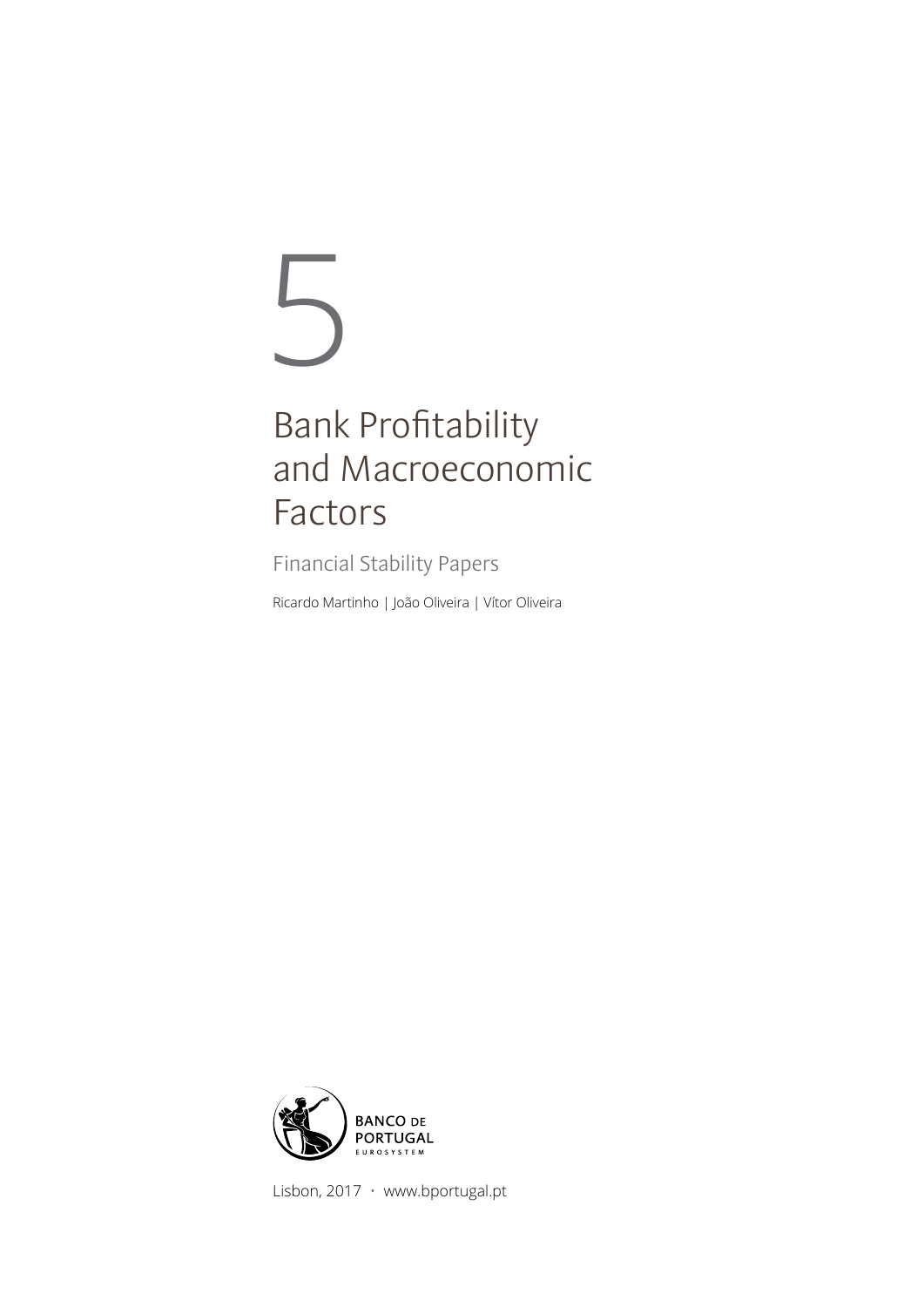Financial Stability Papers | August 2017 **•** Banco de Portugal Av. Almirante Reis, 71 | 1150-012 Lisboa **•** www.bportugal.pt **•** Edition Financial Stability Department **•** Design Communication Directorate | Image and Graphic Design Unit **•** ISBN 978-989-678-310-5 (online) **•** ISSN 2183-4067 (online)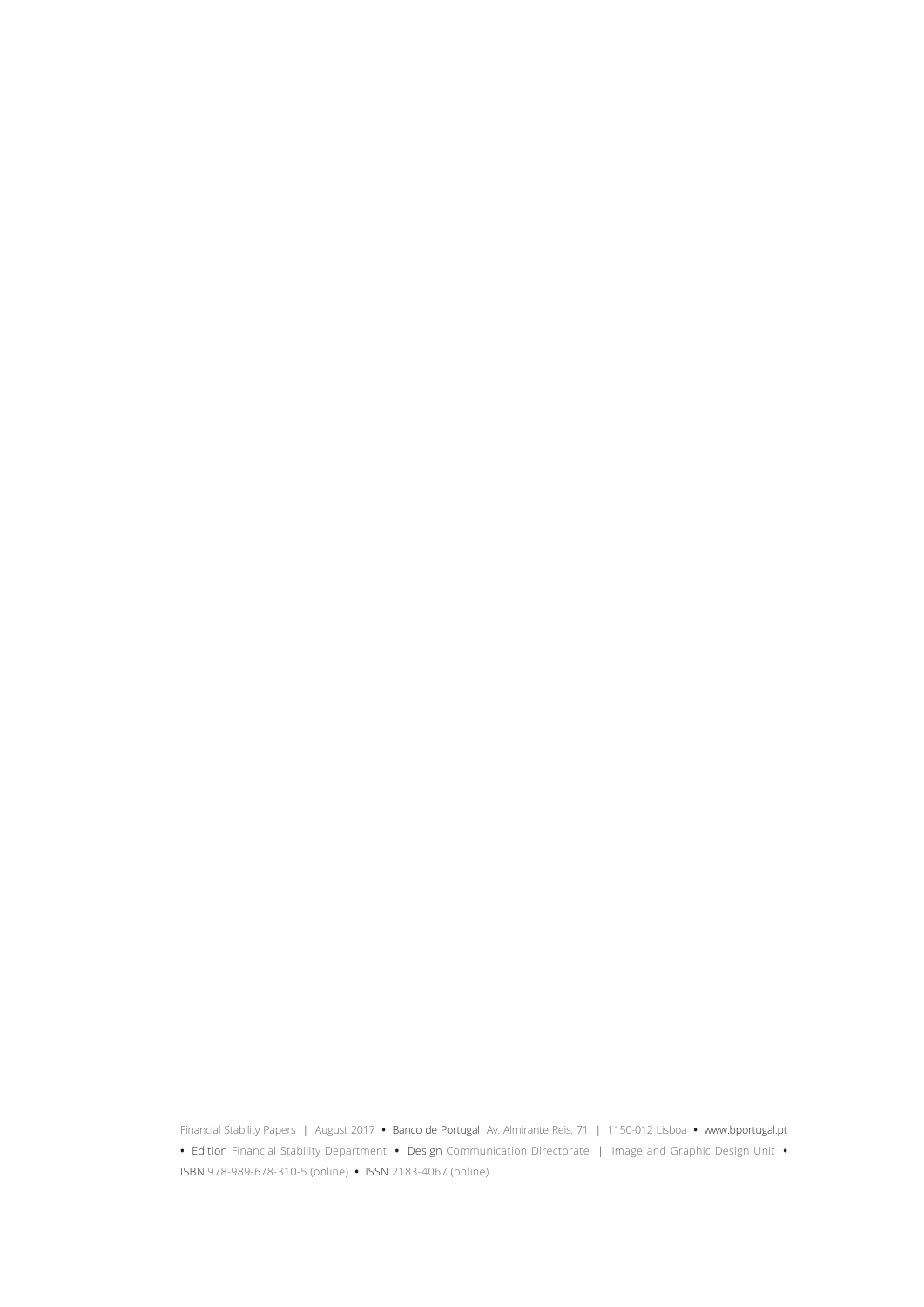## Bank Profitability and Macroeconomic Factors

Ricardo Martinho João Oliveira Vítor Oliveira Banco de Portugal **Banco de Portugal** Banco de Portugal Banco de Portugal NOVA School of Business and Economics

August, 2017

#### **Abstract**

Since 2000 the European banking sector observed high earnings volatility both across time and among individual banks, culminating in a sharp decline in profitability in 2008, which remained thereafter at much lower levels compared to the pre‐crisis norm. In this paper, we use panel data on a sample of European banks to answer the following questions: (i) how does bank profitability respond to macroeconomic variables? (ii) Is there heterogeneity in that response? To identify the effect of GDP growth on profitability, we use an instrumental variable approach with world GDP growth as an instrument. We find that there is a positive association between real GDP growth and bank profitability due to the procyclicality of impairments. We also find that, on average, European banks benefit from higher reference rates and steeper yield curves.

JEL: G21, C36, C53 Keywords: Bank profitability, business cycle, forecasting.

Acknowledgements: The authors thank António Antunes, Ana Pereira, Carlos Santos, Fátima Silva, Inês Drumond, Joana Matos, Maximiano Pinheiro, Nuno Ribeiro, Paula Antão, Rui Silva, Sílvia Santos, the participants of Banco de Portugal's Financial Stability Department seminar and of the Macroprudential Analysis Group, as well as an anonymous referee for helpful comments and suggestions. The views expressed in this article are those of the author and do not necessarily reflect the views of Banco de Portugal.

E-mail: Ricardo Martinho – rjmartinho@bportugal.pt; João Oliveira - jholiveira@bportugal.pt; Vítor Oliveira – vmboliveira@bportugal.pt.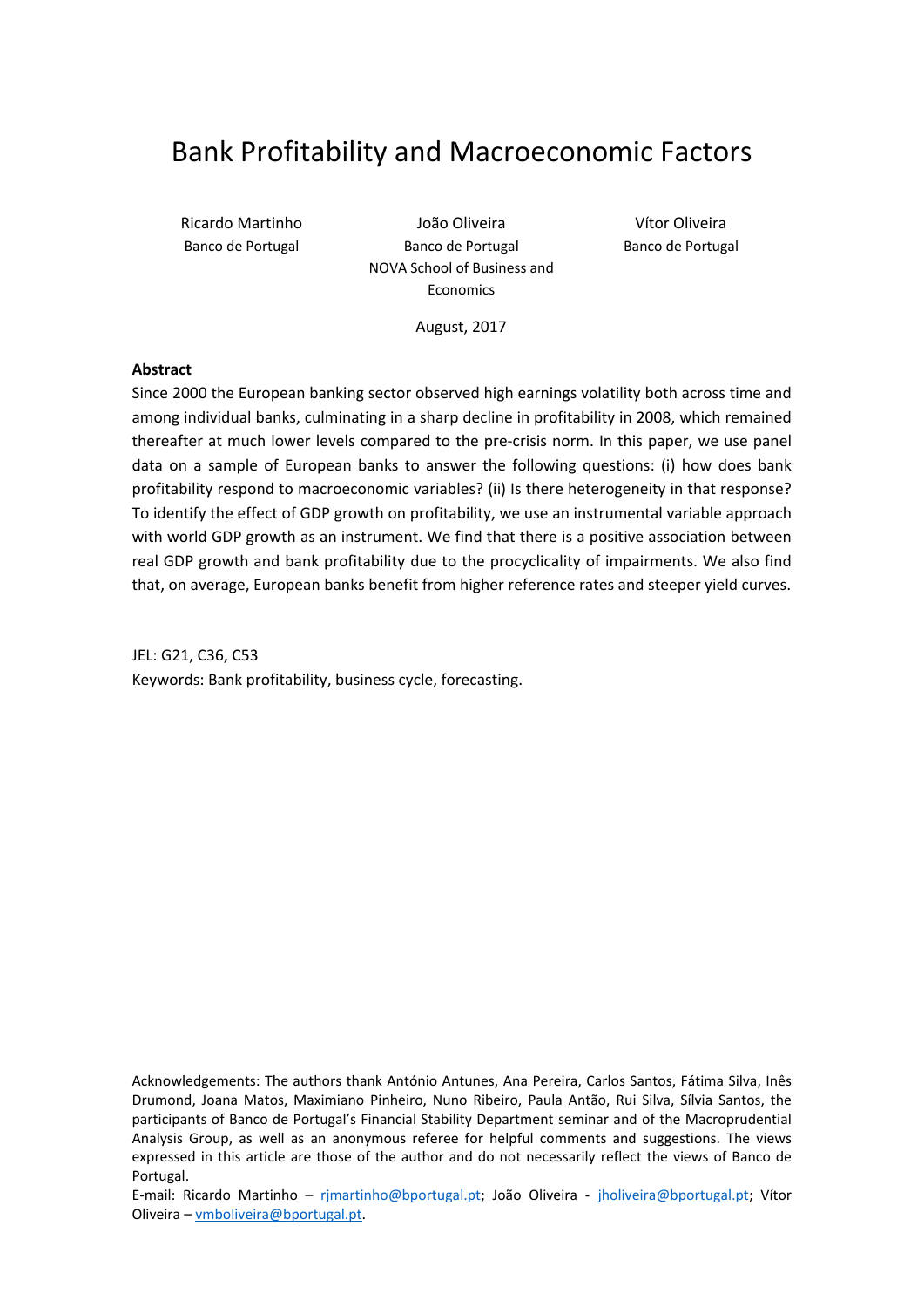#### 1. Introduction

Since 2000 European banks have experienced high earnings volatility both across time and between individual banks, culminating in a sharp decline in profitability in 2008, which remained thereafter at much lower levels compared to the pre-crisis norm. In this paper, we use panel data on a sample of European banks to answer the following questions: (i) how does bank profitability respond to macroeconomic developments? (ii) Is there heterogeneity in that response?

These questions are especially relevant to macroprudential policymakers, given the need to capitalize banks in a context of added uncertainty about the global economy. Increased revenue generation is one of the few alternatives to deleveraging and increasing own funds via the raising of additional capital in financial markets. The viability of this option is, however, conditional on macroeconomic factors, such as GDP growth, interest rates, and investor sentiment, which differ across countries and are not determined independently of events in the financial system.

We find that macroeconomic factors explain a significant fraction of the variation in profitability. We also find some significant differences in the responses to macroeconomic variables between groups of European banks sharing similar characteristics. Going forward, we project an average profitability of 0.36% over the 2016‐2018 period using the European Banking Authority's (EBA) baseline projections for the 2016 European-wide stress test. Still, 20% of European banks will have negative profitability in 2018, implying that the baseline macroeconomic outlook may not be enough to restore profitability to the entire banking system. In case the adverse scenario materializes, as many as 40% of European banks shall have negative profitability over the 2016‐ 2018 period.

This article is organized as follows. Section 2 presents literature review. Section 3 provides a brief description of the evolution of European bank profitability. Section 4 describesthe method. Section 5 discusses the results. Section 6 tests model properties in forecasting and shows model predictions. Section 7 concludes.

#### 2. Literature review

Bank profitability has been the object of several empirical studies over the last two decades, with conflicting results. Demirguc and Huizinga (1999) study the effects of bank characteristics, macroeconomic conditions, profit taxation, deposit insurance regulation, financial structure, and underlying legal and institutional indicators on bank return on assets, as well as on the net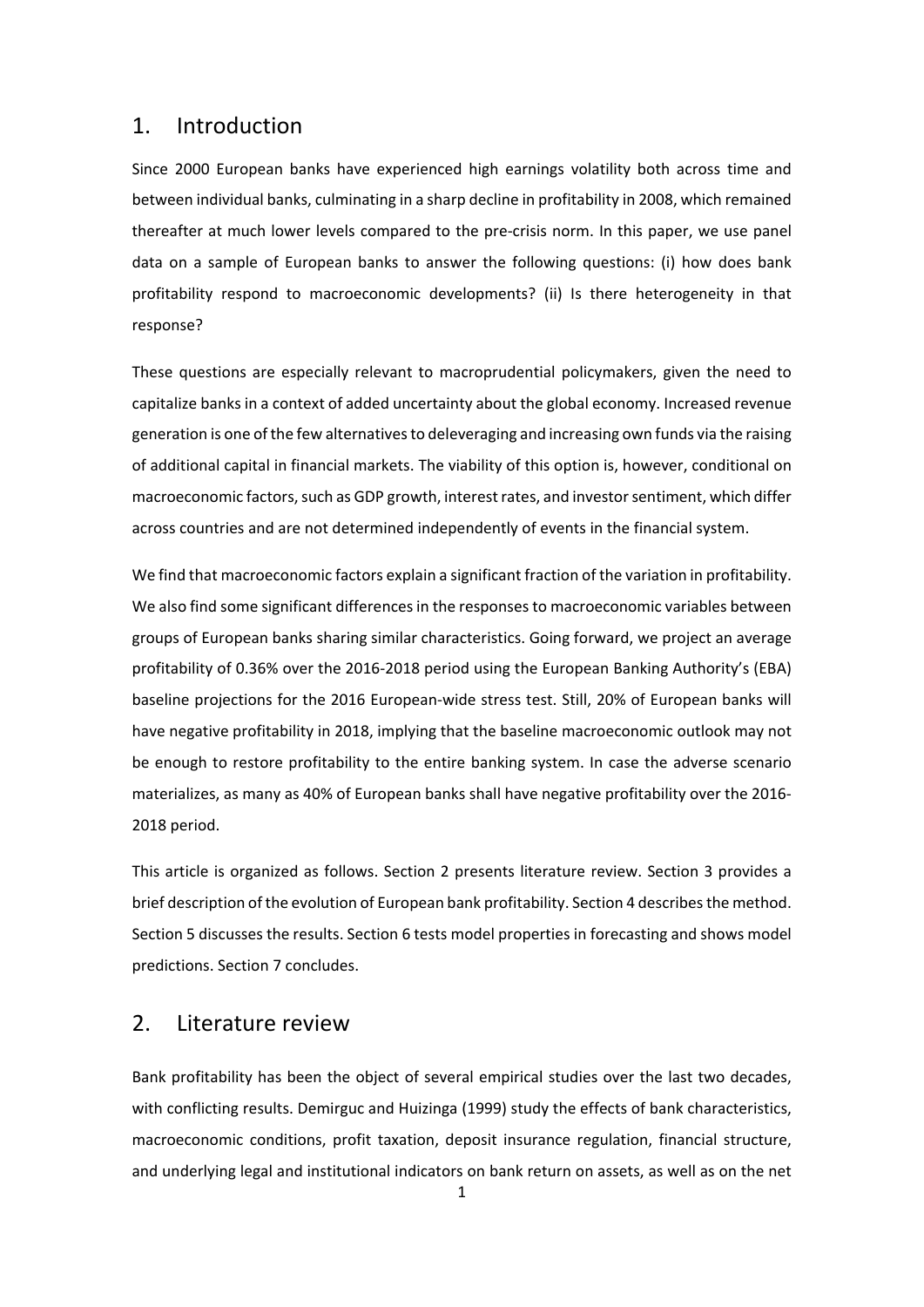interest income (NII). They find a positive association between short‐term interest rates and profitability. With the aim of analysing the low levels of profitability of German banks at the beginning of the last decade, Beckman (2007) assesses the effects of cyclical variables, which include real GDP growth, short and long term interest rates and interest rate volatility, and bank‐ specific variables, such as the ratio of credit to total assets and leverage, on bank return on assets. He also includes a number of so-called structural variables, namely banking system concentration and financial structure indicators. They find a positive impact of GDP growth on bank performance and a negative influence of interest rates. Additionally, the coefficient on the term premium is statistically insignificant which, according to the author, is due to hedging against the interest rate volatility performed by the largest banks in the sample.

The link between banking activity and macroeconomic variables was further studied by Albertazzi and Gambacorta (2009) and more recently by Kok, et al. (2015). The first two find bank ROA to be positively related to GDP growth, identifying increases in the NII and reduction in provisions as the main channels through which higher economic activity affects bank return on assets<sup>1</sup>. They attribute this to higher demand for financial services and lower credit risk of counterparties. Borio, et al. (2015) find evidence of a link between interest rates, the slope of the yield curve and bank profitability, with no effect of GDP growth. When it comes to the identification of the effect of interest rates, their method appears to be the most sophisticated, with the use of a weighted average of different interest rates for banks in different countries to reflect international credit flows and foreign currency financing in each country. They also uncover a positive connection between both stock index growth and house prices with return on assets and its components.

As can be seen, the results from the literature appear to be conflicting on some points, namely with respect to the impact of interest rates and real GDP growth on bank ROA. However, this observation is hardly surprising due to the differences in sample geography and reference periods between papers. The impact of interest rates, for example, is likely to be different across banks and time, given that each bank chooses the level of interest rate risk and its exposure to short and long‐term interest rates. This argument will be detailed in the next section.

To curb the issue of conflicting results due to the use of multiple countries, Alessandri and Nelson (2015) take a sample of UK banks for the period between 1992Q1 and 2009Q3 and use a dynamic model to analyse the effects of short-term interest rates and the yield curve on bank

 $1$  Note that, in contrast to the other two papers, Kok, et al. (2015) do not control for interest rates.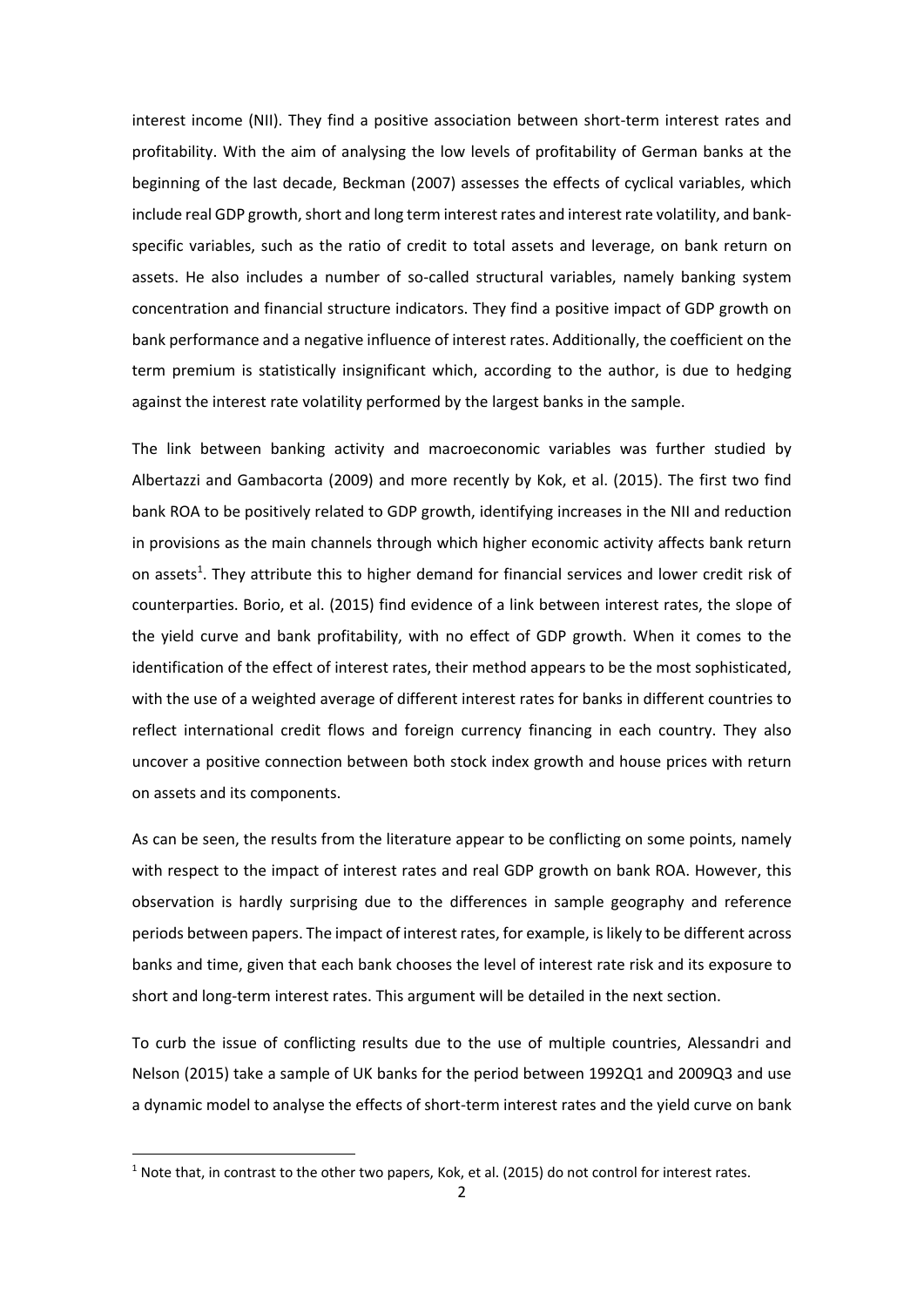ROA and NII. They find that interest rates have a negative effect on the NII in the short-run but positive in the long‐run. Results are similar with respect to the effects of the slope of the yield curve on bank performance.

Most of these works use dynamic specifications to model bank profitability indicators. The motivation for this type of specification is the observed persistence of some of these variables and, in the case of Albertazzi and Gambacorta (2009), the aim of estimating the adjustment of operational costs following shocks to profitability, for example.

Additionally, Albertazzi and Gambacorta (2009) consider the lagged effects of macroeconomic variables, which may have different impacts in the short and in the medium run (e.g.: the effect of a long-term interest rate hike in the short run is to devalue existing fixed rate bonds, as opposed to its plausible long‐run effect which is to enable banks to carry out maturity transformation by increasing the slope of the yield curve). In practice, Albertazzi and Gambacorta (2009) find no evidence of such effects, albeit using country‐level data.

With respect to the heterogeneity in bank responses, it is likely that banks differ in their sensitivities to macroeconomic variables. In fact, the effect of interest rate shifts on bank NII, for example, is of central interest in the daily management of bank operations. Indicators such as the duration gap measure first order impacts of level changes in yield curves and are used by asset-liability committees to decide on which exposures to create and which to cut-back on. Formally, thisimpliesthat model coefficients are individual‐specific and are likely to be disparate across banks which leads to miss-specification in models which assume common coefficients, an admittedly difficult assumption to relax given the limited number of observations per bank.

Moreover, the strong correlation between some factors theoretically perceived as able to explain the variation in bank profitability may render the estimates imprecise and sensitive to the introduction of different covariates. Finally, it is possible that sensitivity to macroeconomic variables has changed over time, as banks tighten their lending standards and reduce exposure to certain risks in order to comply with stricter requirements. This last point, although important, is not the focus of this project.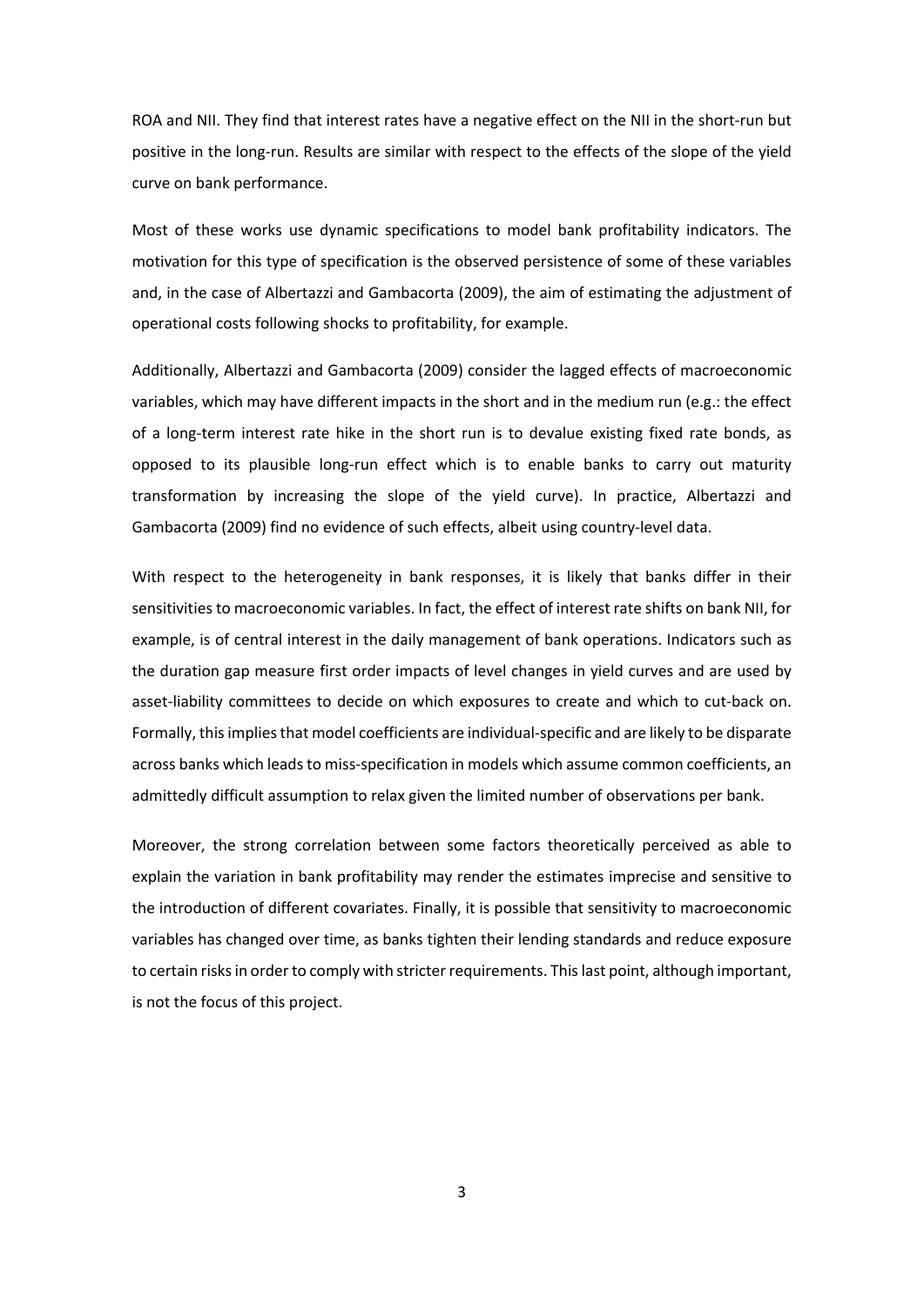| <b>Member State</b> | % of banking system<br>total assets | <b>Member State</b> | % of banking system<br>total assets |  |
|---------------------|-------------------------------------|---------------------|-------------------------------------|--|
| Austria             | 86                                  | Greece              | 100                                 |  |
| Belgium             | 77                                  | Luxembourg          | <b>NA</b>                           |  |
| Denmark             | 83                                  | <b>Netherlands</b>  | 90                                  |  |
| Finland             | 83                                  | Portugal            | 80                                  |  |
| France              | 86                                  | Spain               | 78                                  |  |
| Ireland             | 76                                  | Sweden              | 80                                  |  |
| Italy               | 57                                  | UK                  | 45                                  |  |
| Germany             | 51                                  |                     |                                     |  |

**Table 1 –** Sample Significance

*Notes*: the table shows the percentage of the banking system represented by sample banks in each Member State using Moody's banking system outlook reports for 2012 and 2015.

#### 3. Analysis

The empirical analysisis conducted using banks' accounting information, drawn from Bankscope and SNL, on a sample of 110 banks from the EU-15 Member States. A model of bank profitability is estimated for the 2001‐2015 period. Table 1 shows the representativeness of the selected sample in each Member State. Macroeconomic and financial variables come from Eurostat, the ECB and Bloomberg.

Figure 1 shows the evolution of European bank profitability and a breakdown into its different components. During the period under consideration, we observe a deterioration of bank profitability, with the median value of the return on average assets (ROA) dropping from 0.74% in 2006 to close to 0.33% in 2015. This descent resulted from a reduction of the net interest margin during the entirety of the period, accompanied, since 2008, by a surge in credit and securities impairment losses and a level change in non-interest income.

Of note is the divergence between the group of vulnerable Member States from the EU median: i) the higher starting point in all variables compared to the full sample and ii) the subsequent sharper changes. In particular, our work seeks to shed light on whether those changes result from grimmer materialization of adverse macroeconomic conditions orif they stem from distinct sensitivities to the variables as well. Table 1 of the Appendix displays key sample means on key variables, broken down by country and sub‐period.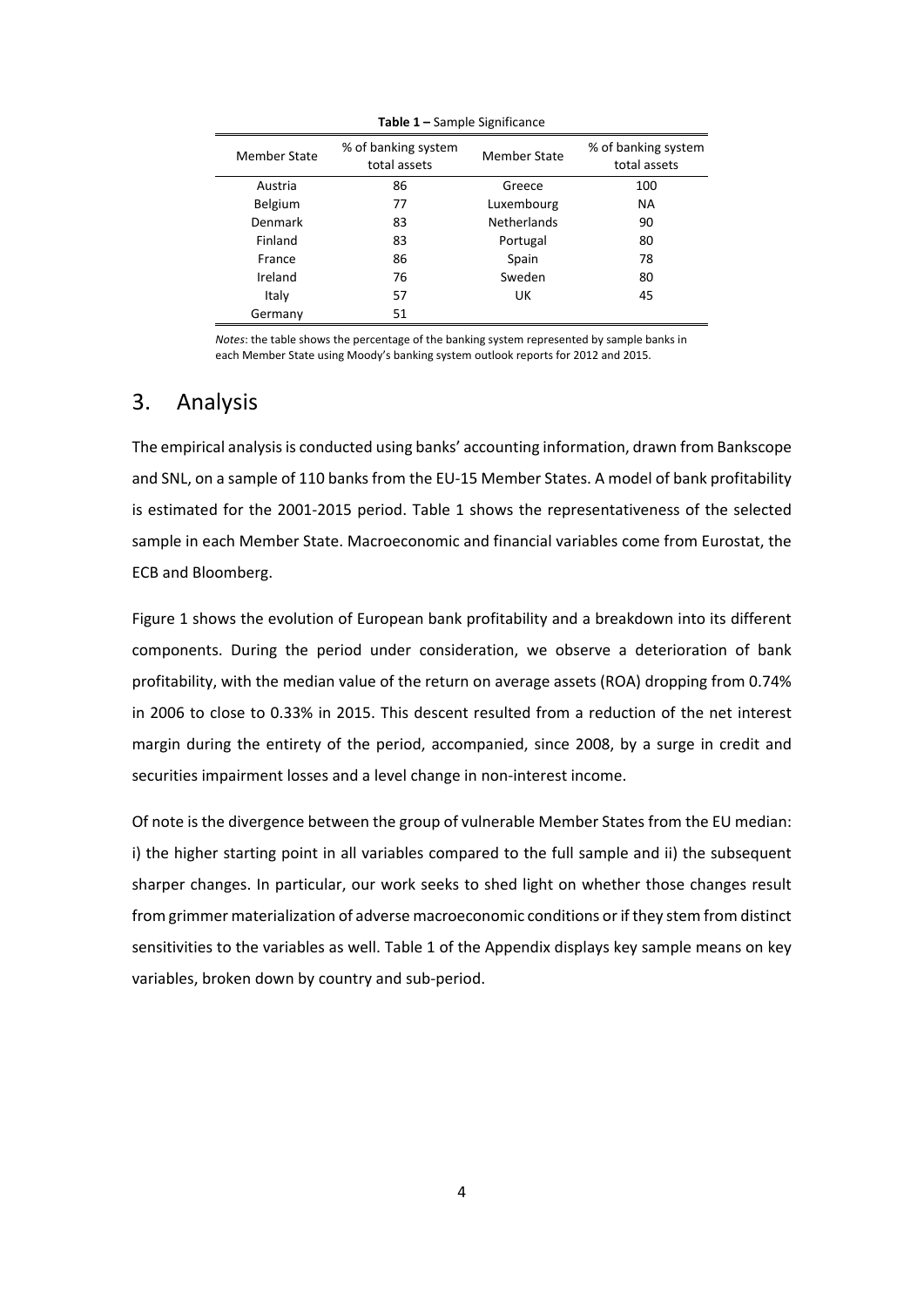

*Notes*: Non-interest income includes fees and commissions, trading income and other operational income. Provisions/impairments include provisions/impairments for loans and securities, real estate revaluations and other shifts in value. The sample is composed of 110 banks from the 15 original EU Member States for the 2000‐ 2015 period. Vulnerable Member States include Ireland, Italy, Greece, Portugal and Spain. The shaded area displays the difference in the evolution of the 25<sup>th</sup> and 75<sup>th</sup> percentiles of the full sample. *Source*: Bankscope, SNL and authors' calculations.

On the subject of divergence between the two groups of economies, the gap between the NII of the vulnerable set when compared to that of the full sample is of particular interest, given its direct connection to reference interest rates and risk perception by debt-holders. In particular, one notices the steep decline of the median of the vulnerable group since 2008, in contrast to its more stable counterpart.<sup>2</sup> This observation may arise from multiple sources: i) Increase in non-performing loans; ii) perception of higher risk by debt-holders and iii) an endogenous

<sup>&</sup>lt;sup>2</sup> Banks of vulnerable countries make up one-third of the full sample.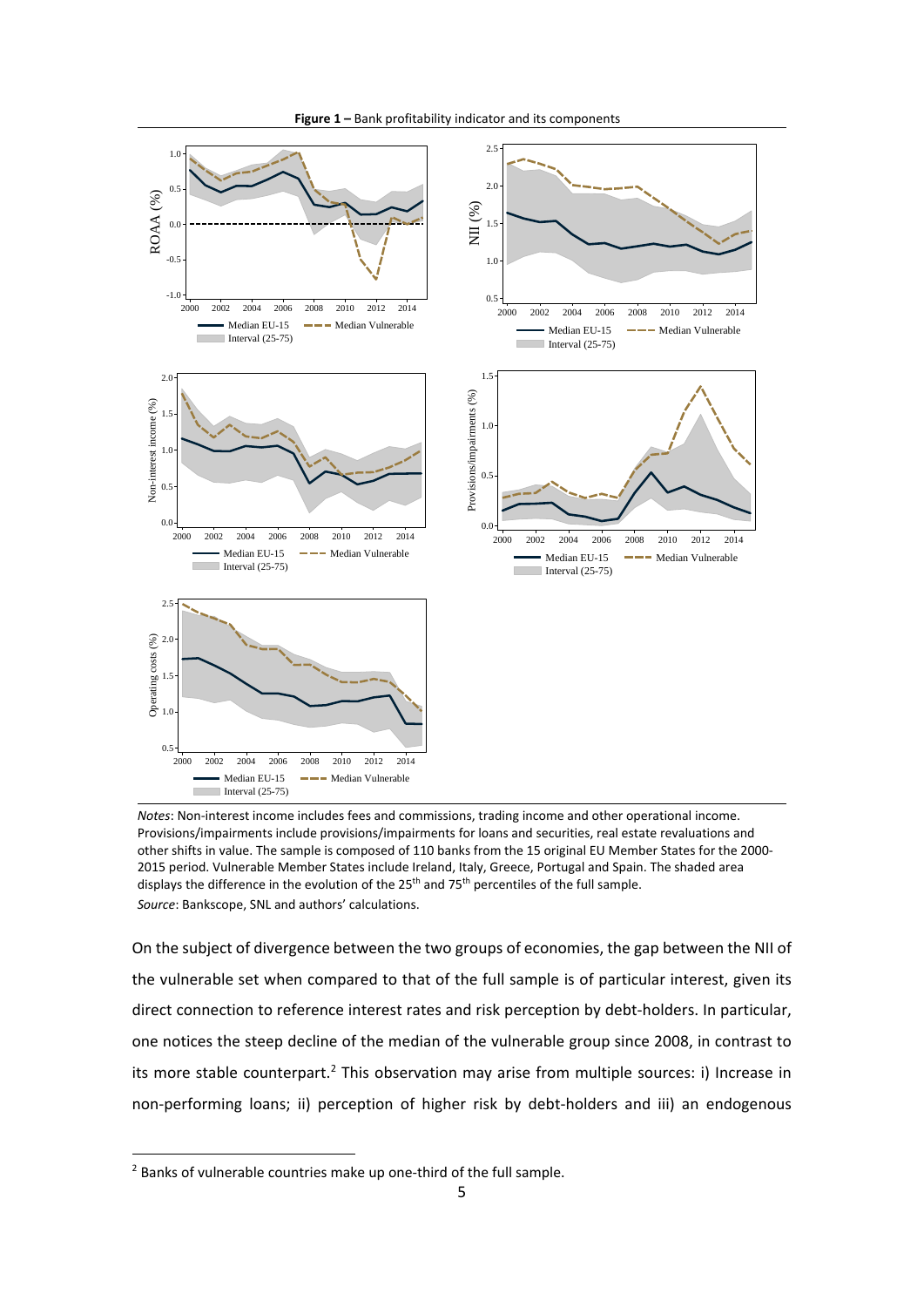decision by banks to take on interest rate risk.<sup>3</sup> Figure 2 shows the evolution of implicit rates on assets and liabilities for the indicated period for in the two sets of economies. Table 2 quantifies.



**Figure 2 –** Implicit Rates and Spreads

*Notes:* Implicit interest rates are calculated as the ratio of interest revenue/expenses to average interest bearing assets. The spread is the difference between the yearly cross‐sectional median of the two rates. *Source*: Bankscope, SNL and authors' calculations.

| <b>Table 2 - Spread Evolution</b> |      |      |         |  |  |  |  |  |
|-----------------------------------|------|------|---------|--|--|--|--|--|
| 2001<br>2015<br>Δ                 |      |      |         |  |  |  |  |  |
| Vulnerable MS (median, p.p.)      |      |      |         |  |  |  |  |  |
| Spread                            | 2.61 | 1.45 | $-1.16$ |  |  |  |  |  |
| Int. rate (assets)                | 6.08 | 2.47 | $-3.61$ |  |  |  |  |  |
| Int. rate (liabilities)           | 3.47 | 1.02 | $-2.45$ |  |  |  |  |  |
| Other MS (median, p.p.)           |      |      |         |  |  |  |  |  |
| Spread                            | 1.37 | 1.31 | $-0.06$ |  |  |  |  |  |
| Int. rate (assets)                | 5.50 | 2.39 | $-3.11$ |  |  |  |  |  |
| Int. rate (liabilities)           | 4.13 | 1.07 | $-3.06$ |  |  |  |  |  |

*Source*: Bankscope, SNL and authors' calculations.

Note that non‐vulnerable Member States were able to recover the spread almost completely after its lowest point in 2007. In contrast, the median of vulnerable economies dropped across the sample period in near monotonic fashion. Interestingly, while the implicit rate on interestbearing assets has the same net evolution across time for both sets of economies, the implicit rate on liabilities drops by a lower amount for vulnerable economies. This implies that the sensitivity of interest-bearing liabilities to changes in reference rates is not the same between both sets of economies, either due to endogenous funding choices by sampled banks or by

<sup>&</sup>lt;sup>3</sup> Note that this type of risk, in the period under analysis, was not dealt with by Pillar I but by Pillar II capital requirements, in the case of the banking book.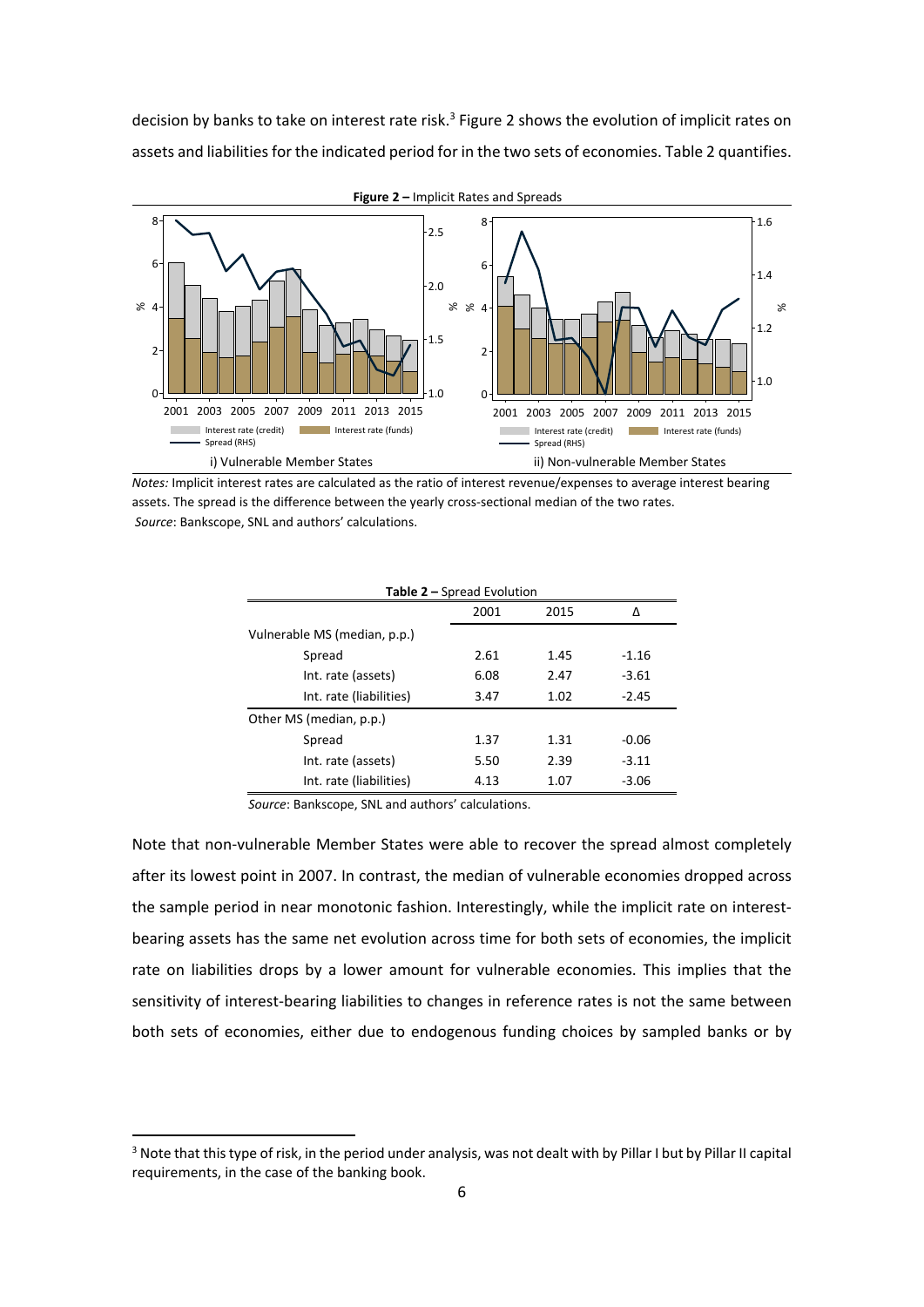different risk perceptions by debt-holders. It is precisely this kind of observation that prompts us to allow for heterogeneity in the profitability models.

#### 4. Methodology

#### **4.1 Modelling profitability**

We propose a conceptual framework for coefficient interpretation complementary to the ones found in the literature, which rely on industrial organization and purely macroeconomic‐type arguments to explain obtained estimates. If we view banks as portfolios of assets and liabilities, as in Diamond (1984), and recognize that there may be multiple risk factors to which portfolio holders may expose themselves, as in Ross (1976), we can express banks' return on assets using the following expression:

$$
r_{it} = a_i + \beta_{l,i} F_{l,t} + \beta_{2,i} F_{2,t} + \dots + \beta_{k,i} F_{k,t} + \varepsilon_{it},
$$
\n(1.1)

where  $a_i$  is a portfolio-specific constant, for generality;  $F_s$  is a systematic risk factor (of which the market portfolio is a particular example, but it can also be inflation, GDP growth and so on) and *βsi* is an individual‐specific sensitivity to risk factor*s*, also known as a factor loading.*<sup>4</sup>* This specification for portfolio return rates gives rise to the following result for each bank:

$$
\beta_i^* = \arg \max_{\beta} \sum \delta^t E\Big[\prod_{i} (\psi_{i}, \mathbf{x}_{i}, \eta_i, \beta)\Big], \tag{1.2}
$$

where *β <sup>i</sup> \** is the vector of optimal factor loadings, δ is the discount factor and *Πit* is the profit function, which depends on a time changing risk‐aversion variable, *Ψit*, expectations on the future path of covariates,  $E(x_{it})$ , and an individual heterogeneity term  $\eta_i$ . This implies that banks with higher factor loadings will do better when those factors improve and worse otherwise.

The insight offered by viewing banks as bundles of idiosyncratic risk is that bank profitability is unlikely to be intrinsically either pro or counter‐cyclical, but depends on, among other things, the decisions made by management on risk factor exposures, which are likely to be different across banks and time.<sup>5</sup>

<sup>4</sup> We assume time‐constant sensitivities and that factors are the same for all individuals, for simplicity. In practice, given that banks are frequently geographically constrained in their operations and the impossibility of including the growth rates in every single country, we use only country‐specific macroeconomic factors.

<sup>&</sup>lt;sup>5</sup> For an example on how to determine factor loadings in the case of investment funds see Gungor and Sierra (2014).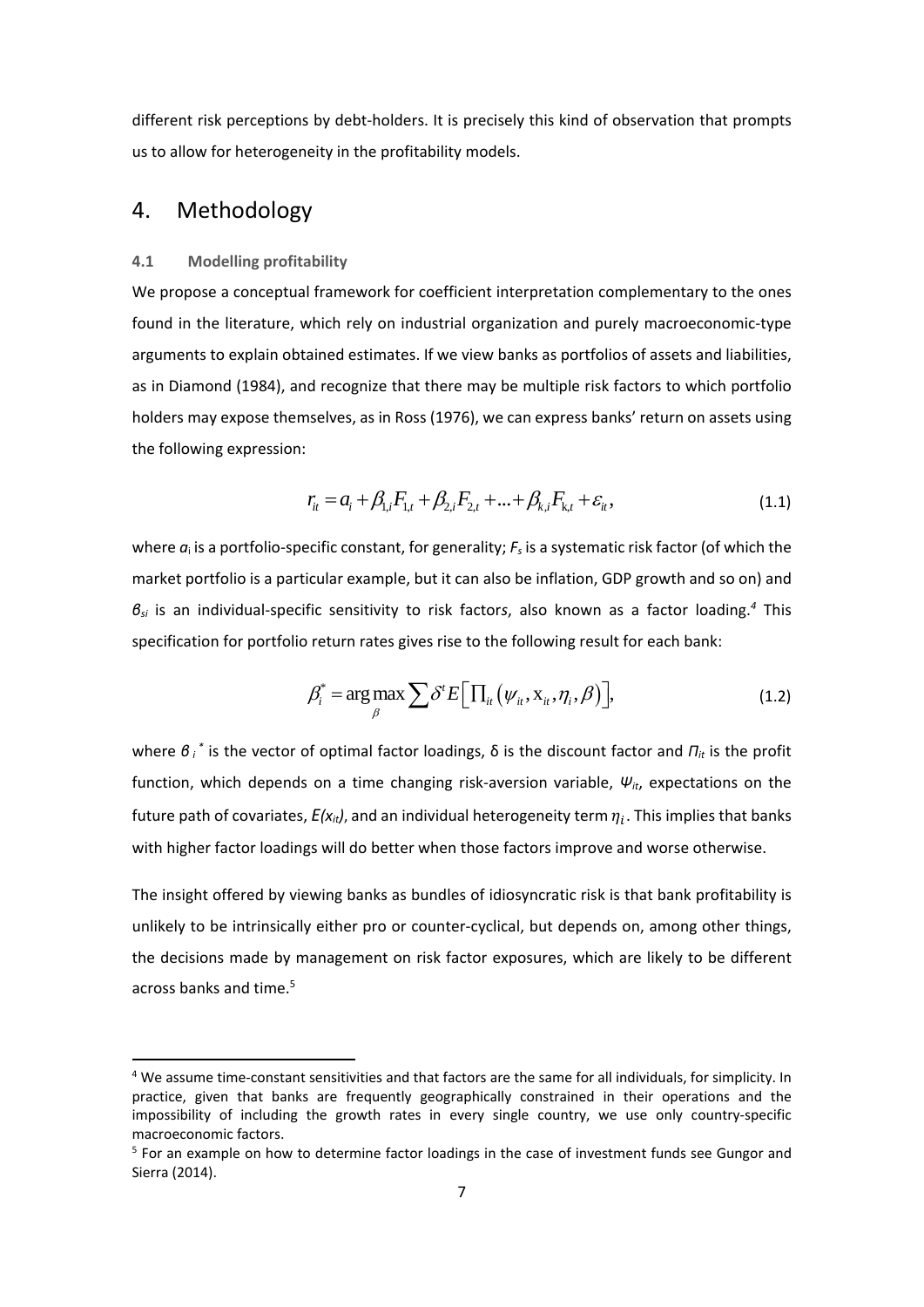A standard dynamic linear model with individual‐specific intercepts is assumed:

$$
Y_{it} = \alpha Y_{it-1} + \beta_i X_{it} + \eta_i + \varepsilon_i, \qquad (1.3)
$$

where  $Y_{it}$  is the dependent variable of interest (ROA, NII, interest income, interest expenses, non-interest income, operational costs and impairments);  $x_{it}$  is the vector of covariates, which includes macroeconomic variables; *η<sup>i</sup>* is the individual‐specific effect and *εit*, is the idiosyncratic error term. The choice of a dynamic model of bank profitability is motivated by the fact that it improves model fit and forecast performance, which is relevant to conduct the scenario analysis on section 6. Additionally, in a context of a relatively small T dimension to estimate various macro factors and their lags, the inclusion of the lagged dependent variable is a way, although less flexible than estimating a autoregressive distributed lag model, to allow for persistency in profitability levels (and its components). Lag selection tests on the dependent variables of interest, presented on the third column of table 3, indicate that ROA and its main components follow a first order autoregressive process.

|                          | Table 3 - Unit root tests and lag selection      |                               |  |  |
|--------------------------|--------------------------------------------------|-------------------------------|--|--|
|                          | Im-Pesaran-Shin test                             | Optimal lag and values of the |  |  |
|                          | (H <sub>0</sub> : all panels contain unit roots) | information criterion         |  |  |
|                          |                                                  |                               |  |  |
| <b>ROA</b>               | $-6.72***$                                       | $\mathbf{1}$                  |  |  |
| 1 lag                    |                                                  | $-0.42$                       |  |  |
| 2 lags                   |                                                  | $-0.32$                       |  |  |
| <b>Impairments</b>       | $-8.83***$                                       | $\mathbf{1}$                  |  |  |
| 1 lag                    | ٠                                                | $-0.61$                       |  |  |
| 2 lags                   |                                                  | $-0.50$                       |  |  |
| <b>NIM</b>               | $-4.02***$                                       | $\mathbf{1}$                  |  |  |
| 1 lag                    |                                                  | $-2.90$                       |  |  |
| 2 lags                   | ٠                                                | $-2.88$                       |  |  |
| <b>Interest income</b>   | $-3.72***$                                       | $\overline{2}$                |  |  |
| 1 lag                    |                                                  | 0.14                          |  |  |
| 2 lags                   |                                                  | 0.09                          |  |  |
| <b>Interest expenses</b> | $-3.43***$                                       | $\overline{2}$                |  |  |
| 1 lag                    |                                                  | 0.07                          |  |  |
| 2 lags                   |                                                  | 0.04                          |  |  |
| Other income             | $-6.32***$                                       | $\mathbf{1}$                  |  |  |
| 1 lag                    | $\overline{a}$                                   | $-1.96$                       |  |  |
| 2 lags                   |                                                  | $-1.85$                       |  |  |
|                          |                                                  |                               |  |  |
| N                        | 71                                               | 71                            |  |  |
| т                        | 16                                               | 16                            |  |  |
|                          |                                                  |                               |  |  |

*Notes*: \*\*\* p<0.01. \*\* p<0.05. \* p<0.1. Dependent variables are expressed as percentages of average total assets for each bank.

We employ the Kullback-Leibler information criterion (KLIC), as proposed by Lee and Phillips (2015) for use in dynamic panel model lag selection. Standard information criteria are inconsistent in the presence of incidental parameters, be they fixed or random. For the purpose of implementing this test, we make the assumption that the idiosyncratic error is normally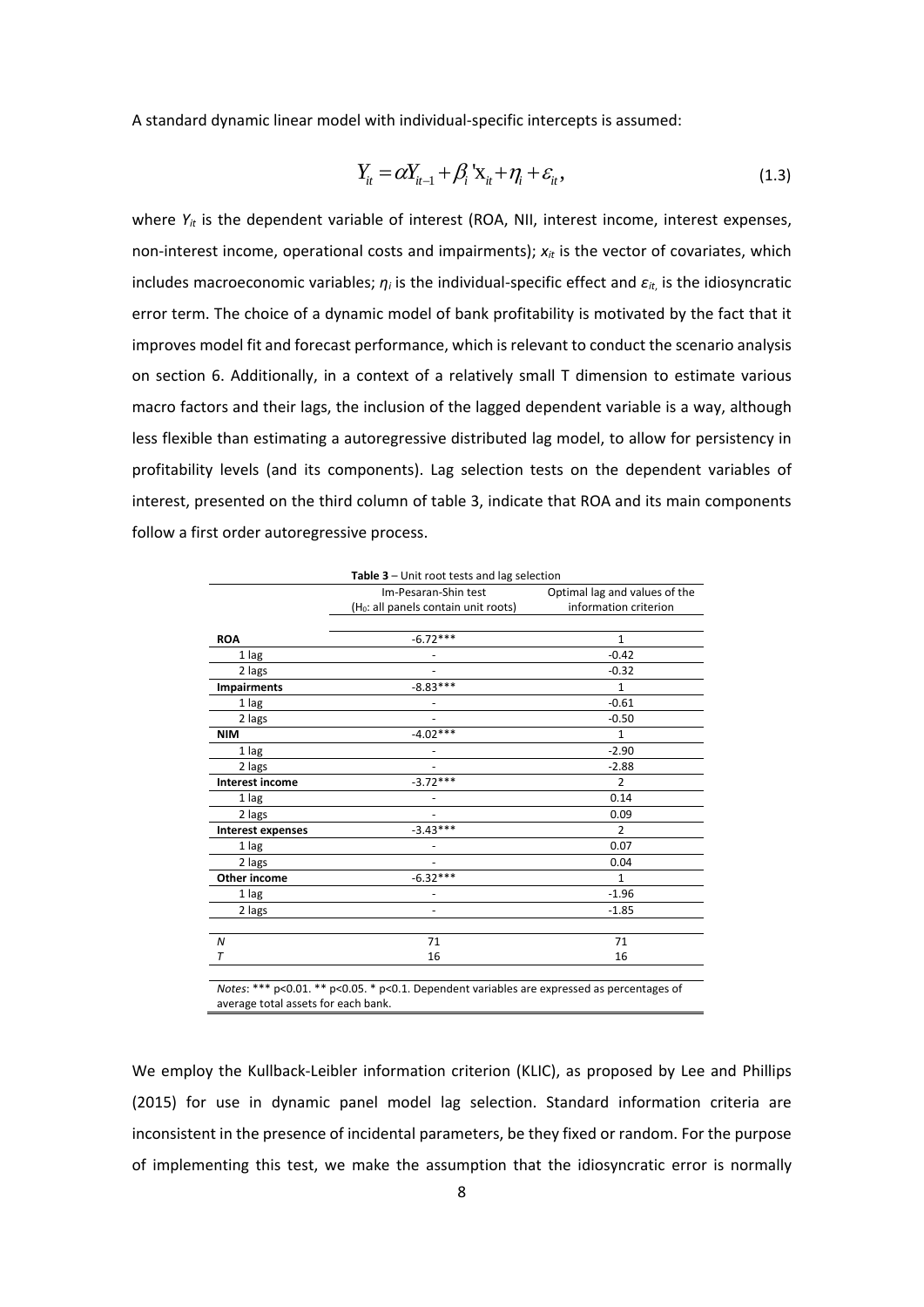distributed.<sup>6</sup> Stationarity of panels is required for consistency of the KLIC, which is confirmed by standard panel unit root tests.<sup>7</sup>The limited number of observation available at the bank-level implies that we cannot run regressions for each group and simultaneously include a large number of controls. However, we are also not in a small *T* environment where micro‐panel estimators, such as fixed effects, are usually applied. Thus, in order to have a model that is implementable with available data, we have to assume that coefficients are common across *i* in (1.3). Homogeneity is somewhat relaxed at a later stage by estimating separate regressions for groups of banks in the same country. This is also the reason for not considering a distributed lag model, where estimation of coefficients on the lags of macroeconomic variables would reduce the time dimension by one or more units and exacerbate over‐fitting for the limited number of observations of the macroeconomic variables.

We begin by using the estimator proposed in Bruno (2005) to find the parameter values for a linear dynamic panel model of the form:

$$
Y_{it} = \alpha Y_{it-1} + \beta' X_{it} + \eta_t + \varepsilon_{it},\tag{1.4}
$$

where the coefficients on both the autoregressive term and the exogenous regressors are assumed to be homogeneous across banks. By using the so-called corrected Least Squares Dummy Variable (LSDV) estimator, we are able to approximate the bias on the autoregressive term and obtain more accurate estimates for its coefficient. Thus, our first goal is to obtain the set of coefficients in *β* associated with macroeconomic variables.**<sup>8</sup>**

Under the taxonomy of Pesaran and Smith (1995), assuming common coefficients as in (1.4) and allowing for fixed or random intercepts is known as a "pooled" method, as the data for each panel is combined with others to estimate common parameters. The authors show that this category of estimators is consistent under large *N* and *T* if there is no heterogeneity in the coefficients, which would induce serial correlation in the disturbance. Alternatively, we could apply the so-called pooled mean group estimator proposed by Pesaran and Smith (1995), which is a consistent estimator for dynamic models with coefficient heterogeneity. However, this

<sup>&</sup>lt;sup>6</sup> The modified BIC test is fit for balanced panels only, which implies that we remove all panels which are not observed for the full sample in order to conduct it.

<sup>&</sup>lt;sup>7</sup> Table 3 shows the results of the Im-Pesaran-Shin panel unit root test, proposed by Im, et al. (2003). This test is selected due to the assumed asymptotics (i.e. *N* large and *T* fixed) which fit sample characteristics. Other standard tests which rely on alternative asymptotics also reject the existence of a unit root in all panels.

<sup>&</sup>lt;sup>8</sup> A detailed overview of the dependent and explanatory variables and their sources is given in Table 2 of Appendix A.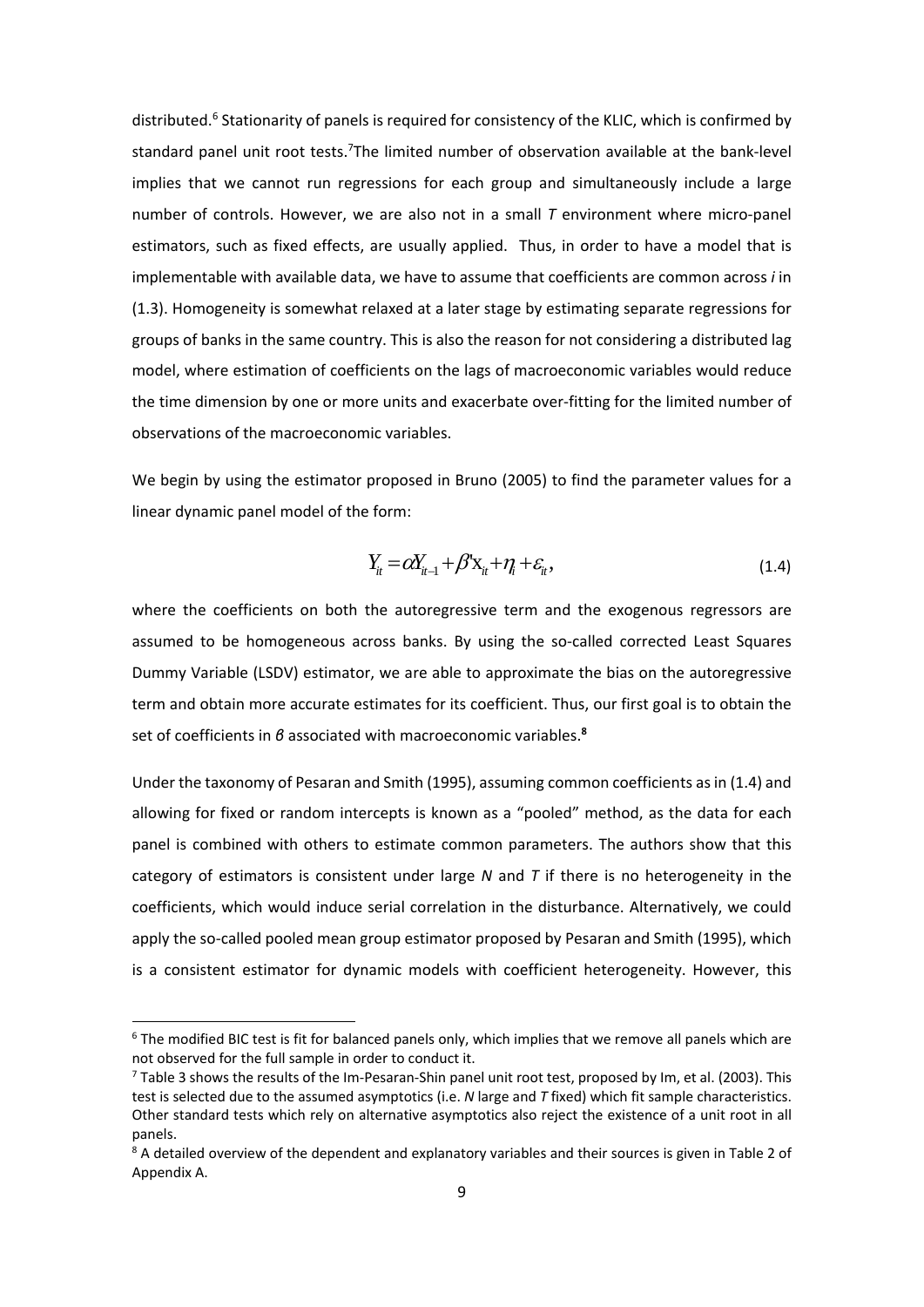procedure involves running separate regressions for each panel which, while the time dimension is larger than the usual micro‐panel in our sample, implies that a more parsimonious model would have to be estimated to avoid over-fitting. Given that our purpose is to identify the effect of each macro variable on bank profitability, we choose to impose common coefficients to avoid reducing the number of regressors.

Given the argument made at the start of this section, it is much more likely that (1.3) and not (1.4) is the true model. As such, we relax the common coefficients assumption on a set of selected regressors for which we suspect there might be significant heterogeneity, such as the coefficients on the effect of interest rates, which embody the interest rate risk taken on by each bank. This is achieved by dividing the sample into different groups based, for example, on the type of loan contracts (fixed rate vs. floating rates) or whether banks are headquartered in Member‐States whose banking systems were more adversely affected by the sovereign debt crisis.

#### **4.2 Endogeneity of regressors**

The literature on bank profitability (Albertazzi and Gambacorta (2009) and Kok, et al. (2015)) often acknowledges that the estimation of the effect of GDP growth on bank net income is problematic due to two sources of endogeneity: (i) reverse causality, in the sense that economic growth may be the result of high profitability among banks, which are better able to supply credit; (ii) omitted variable bias, to the extent that GDP growth is correlated with unobservable conditions in the country where a given bank operates, such as changes in trade openness or in regulation. This may be particularly problematic for banking systems where credit is concentrated in a very small set of banks, or where profitability is highly correlated between banking groups. Both Albertazzi and Gambacorta (2009) and Kok, et al. (2015) deal with these issues by considering GDP growth as a predetermined variable and by applying system or difference GMM. Instead, we employ a standard IV approach where the US GDP growth is used as an instrument for the country‐level GDP growth. We argue that this is a suitable instrument for three reasons: (i) it is correlated with country‐level GDP growth; (ii) in what concerns reverse causality, we assume that changes in US GDP growth are not caused by changes in the profitability of a single European bank, which excludes variation in country level output resulting from increased credit supply due to higher bank profitability; (iii) we assume that US GDP growth is uncorrelated to other bank‐specific unobservable terms which affect profitability, such as those mentioned above. A Wu‐Hausman test, conducted under the assumption that US GDP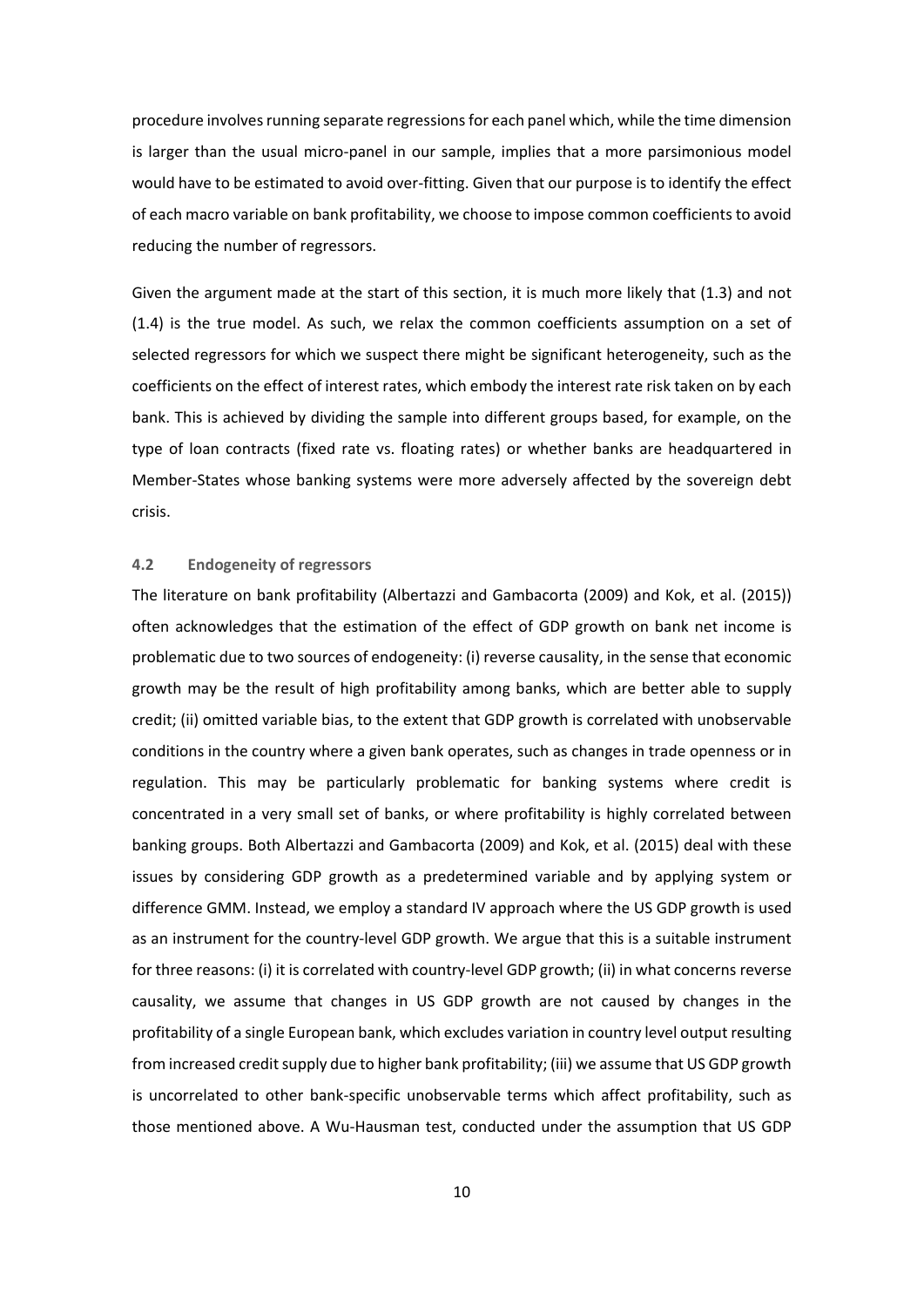growth is a suitable instrument, confirms the hypothesis that country-level output growth is endogenous.<sup>9</sup>

#### 5. Results

Table 4 displays estimation results for the models of ROA and its components. We find that relevant macroeconomic factors contributing to the determination of ROA are GDP growth, the money market rate and the country risk premium.

|                      | <b>ROA</b>  | Impairments | NII         | Interest<br>income | Interest<br>expenses | Other<br>income |
|----------------------|-------------|-------------|-------------|--------------------|----------------------|-----------------|
|                      |             |             |             |                    |                      |                 |
| Lagged dependent     | $0.109***$  | 0.048       | $0.652***$  | $0.734***$         | $0.682***$           | $0.524***$      |
|                      | (0.030)     | (0.030)     | (0.024)     | (0.031)            | (0.031)              | (0.026)         |
| GDP growth           | $0.082***$  | $-0.059***$ | $-0.016***$ | $0.075***$         | $-0.150***$          | $0.021**$       |
|                      | (0.021)     | (0.017)     | (0.005)     | (0.018)            | (0.027)              | (0.009)         |
| Money market rate    | $0.072**$   | 0.011       | 0.005       | $0.281***$         | $0.075***$           | 0.009           |
|                      | (0.034)     | (0.028)     | (0.008)     | (0.036)            | (0.018)              | (0.017)         |
| Term premium         | $0.106*$    | 0.029       | $-0.021$    | $-0.096*$          | $0.281***$           | $0.085***$      |
|                      | (0.055)     | (0.045)     | (0.013)     | (0.055)            | (0.036)              | (0.027)         |
| Country risk premium | $-0.186***$ | $0.214***$  | $-0.021***$ | 0.015              | $-0.096*$            | $-0.005$        |
|                      | (0.023)     | (0.020)     | (0.005)     | (0.017)            | (0.0553)             | (0.010)         |
| Credit growth        | $0.005***$  | $-0.004**$  | 0.000       | $-0.002$           | 0.0149               | 0.001           |
|                      | (0.002)     | (0.001)     | (0.000)     | (0.001)            | (0.0165)             | (0.001)         |
| Leverage             | $0.064***$  | $-0.013$    | $0.029***$  | $0.031*$           | $-0.00159$           | $-0.004$        |
|                      | (0.020)     | (0.017)     | (0.005)     | (0.018)            | (0.00150)            | (0.010)         |
| Bank size            | 0.109       | 0.023       | $-0.116***$ | $0.213**$          | $0.0305*$            | $-0.083*$       |
|                      | (0.111)     | (0.092)     | (0.027)     | (0.106)            | (0.0182)             | (0.049)         |
| Retail ratio         | $0.013***$  | $-0.003$    | $0.006***$  | $0.010***$         | $0.213**$            | $0.008***$      |
|                      | (0.004)     | (0.003)     | (0.001)     | (0.003)            | (0.106)              | (0.002)         |
|                      |             |             |             |                    |                      |                 |
| Observations         | 1,377       | 1,377       | 1,367       | 1,349              | 1,355                | 1,369           |
| Number of banks      | 110         | 110         | 110         | 110                | 110                  | 110             |

**Table 4** – Estimation Results ‐ Common coefficients model

*Notes*: Bootstrap standard errors in parentheses. \*\*\* p<0.01. \*\* p<0.05. \* p<0.1. Dependent variables are expressed as percentages of average total assets for each bank. Lags in addition to the first are supressed from the table.

We find that the positive effect of GDP growth on bank profitability stems from its impact on impairments. This result is consistent with a wide scope of literature elaborated on this topic (Albertazzi and Gambacorta (2009), Beckman (2007), Borio, et al. (2015), Kok, et al. (2015) and Mevis and Cheng (2015)). The main channels through which GDP growth affects ROA are impairment recognition and non-interest income. The effect on NII is slightly negative, possibly

 $9$  The residuals of the first stage regression are correlated with ROA (p-value=0.008).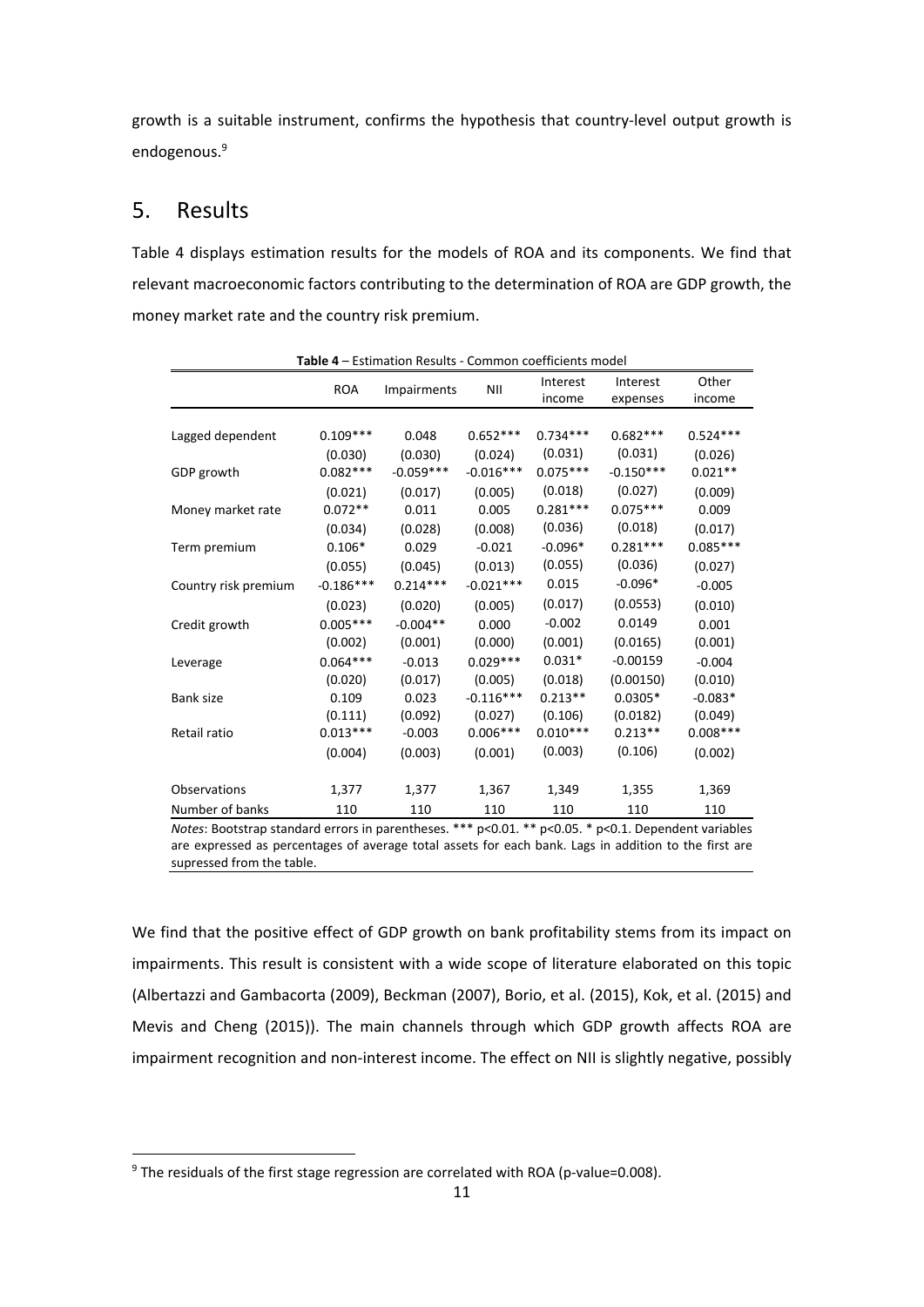owing to a compression of spreads in new loans in a context of improved prospects for economic activity and a decrease in credit risk perception.

Concerning the money market interest rate (short-term interest rate), the results outlined in Table 3 show a positive relationship with ROA. This is consistent with the one most found in the literature (Borio, et al. (2015) and Demirguc and Huizinga (1999)), with the exception of Albertazzi and Gambacorta (2009) that estimates a negative relationship between interest rates (and the term premium) and ROA, albeit for a different period. It is not possible to uncover the channels through which an increased money market rate affects ROA, given that its impact is non‐significant for all ROA components. In the case of NII, there appears to be a balance between the effects on interest income and expenses which are both positive and with similar magnitudes.10

Although the estimated net effect of interest rates on overall profitability is positive we must keep in mind that this is a linear model, and the effects of interest rates on interest income and credit risk may be more complex in reality.<sup>11</sup> Moreover, the effect of a rise in the ECB policy rate on profitability will depend on how it transmits to the entire term structure. The term premium, reflecting the slope the yield curve, shows up as significant in the ROA regression, associated with an increase in other income, while the effect on NII is also non-significant on the account of balanced effects. It should not be ruled out that higher interest rates are associated with increased impairments, although no significant effect is estimated in this linear model. The low average interest rate during the analysed period is likely driving the muted effects of interest rates on impairments.

Consistent with the conceptual framework in section 4, European banks have different levels of interest rate risk, which would lead to different sensitivities to reference interest rates, which cannot be modelled efficiently in a common coefficient linear panel data model.<sup>12</sup> This observation is even more relevant given low average interest rates during this period, as banks are not apt at managing interest rate risk when reference rates are close to the zero lower bound. Heterogeneity in the share of demand deposits among banks (*i.e.* bearing no or residual

<sup>10</sup> Some caution when interpreting results for interest expenses and interest income is needed, as p-values of serial correlation tests signal residual persistency in these regressions.

 $11$  We tested the inclusion of a non-linear term in the model for the effects of the short-term interest rate, which yielded a non-significant estimate.

<sup>&</sup>lt;sup>12</sup> In fact, the Single Supervisory Mechanism will conduct an interest rate risk assessment for European banks beginning in 2017.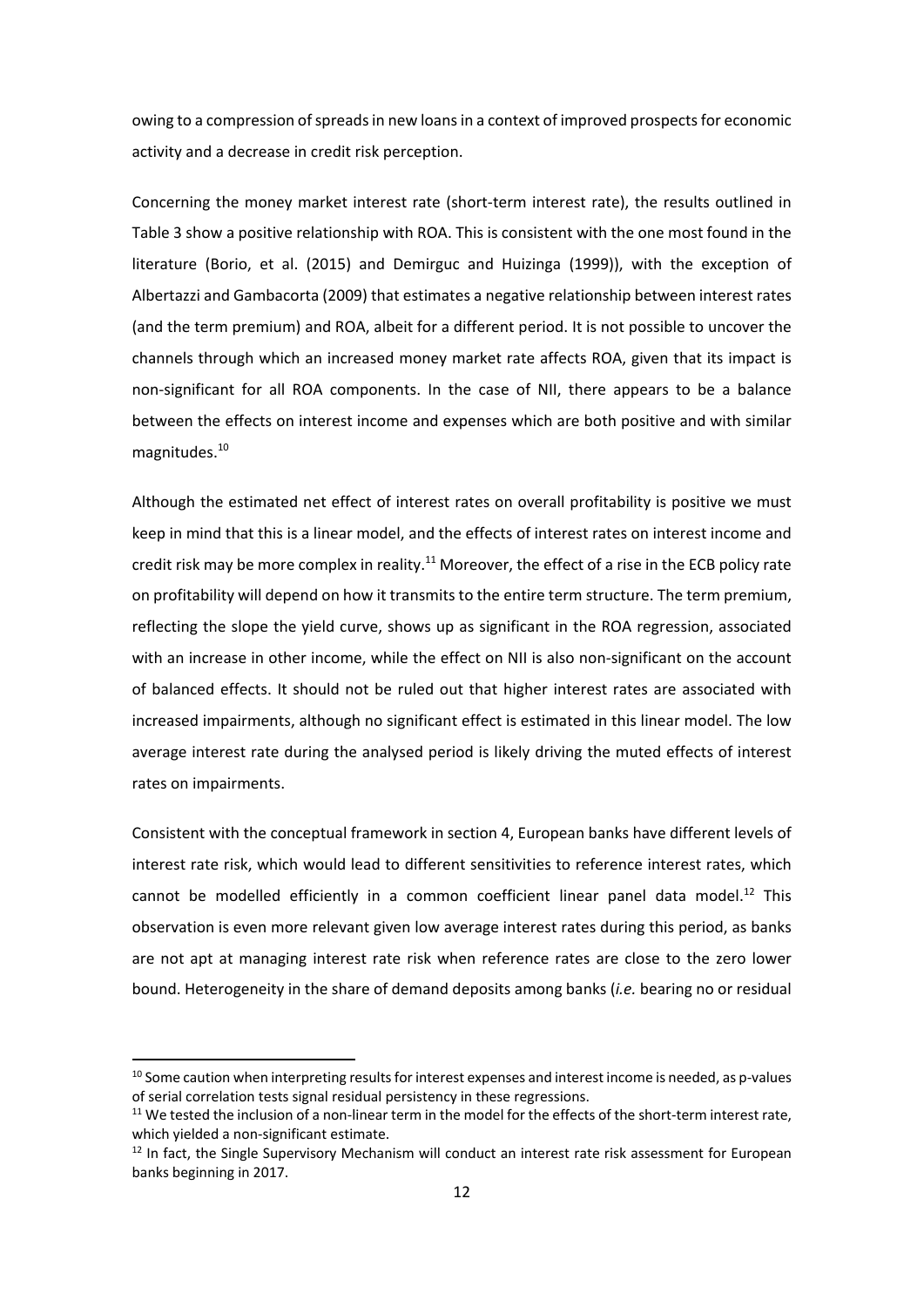interests), for which data was not available, may also contribute on some degree to bank‐specific sensitivities.

An increase in the country risk premium is associated with a drop in ROA mostly through impairments and, to a lesser extent, NII. It can be the case that the regression analysis is picking up the high correlation between ROA and the sovereign spreads in vulnerable countries, during the sovereign debt crisis, which was a period of significant deterioration in profitability due to an upsurge of non‐performing exposures and to a constrained access to international funding markets.

Finally, an increase in total credit-to-GDP is weakly associated to an increase in ROA, due to lower impairments (consistent with Kok, et al. (2015)). However, the lower risk materialization could plausibly be an instance of reverse causality, i.e., as impairments are low in a given year, for a given level of risk‐aversion, banks are willing to expand credit supply and equilibrium credit rises that year. Alternatively, it could be the case that these variables are jointly determined, and the extension of credit to some debtors may delay the recognition of pending credit losses.<sup>13</sup>

With respect to the results just described, one must bear in mind i) with a short T from a macro perspective there is always a trade‐off between mitigating over‐fitting and accepting some omitted variables bias, which in our case poses challenges mainly in the estimation of the coefficients on interest rates and regressors that lack variability across the majority of the countries<sup>14</sup> and ii) the theoretical framework laid out in the previous section: coefficients of macroeconomic variables mirror bank exposures to sources of systematic risk and are unlikely to be the same across banks and time, leading us to suspect of misspecification issues. In particular, riskier banks are likely to be more procyclical. This coefficient heterogeneity may be the reason why we have difficulty in identifying the effect of interest rates, as banks take different levels of interest rate risk. Concerning this point, recall the path of implicit interest rates in Figure 2. Although reference rates dropped across the board during this period, banks in non‐vulnerable Member States were able to keep interest spreads stable, especially after 2008, when reference rates fell the most. The dynamics of NII is likely to be a function of a bank's

<sup>&</sup>lt;sup>13</sup> Of note is the absence of house price growth among the macroeconomic variables. We have tested its introduction but found it non‐significant with no effect on other estimates.

 $14$  The two interest rate parameters are estimated by way of 4 different time series from short-term interest rates on different currency areas, totalling 60 distinct observations. For GDP growth, the main variable of interest, there is no within country variation and, thus, its coefficient is estimated using essentially 225 observations.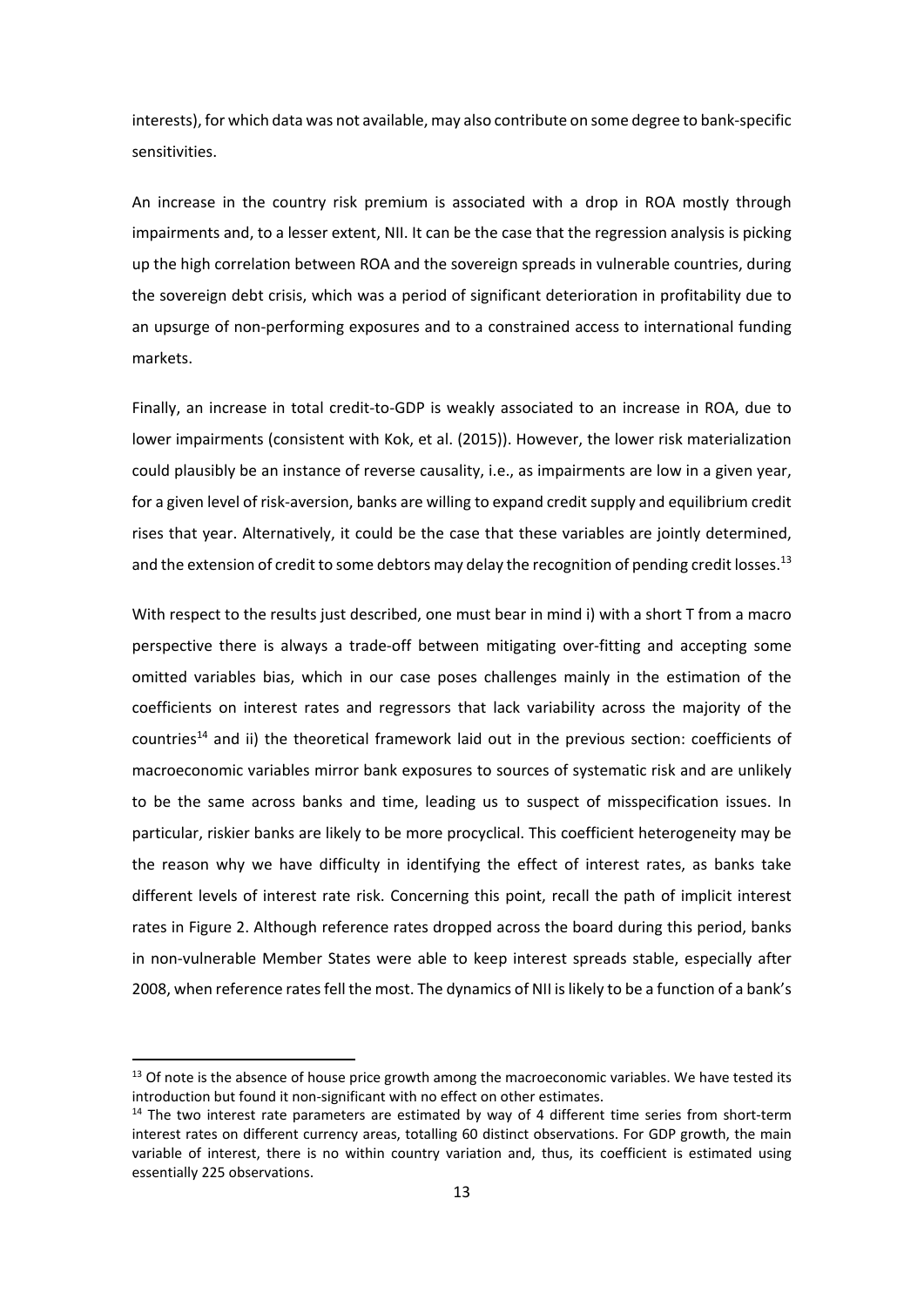own market power, rather than merely reference rate levels, and depend on the interest rate´s fixation period practiced in different jurisdictions.

In fact, the reaction of funding and lending rates depends on whether banks chose to take interest rate risk or not and whether that risk manifests itself as a sensitivity to short or long‐ term indices. This is a less convincing argument in a zero interest rate context, given that some Member States have legal floors on retail deposit rates, which leads to a deterioration in implicit spreads.

Figure 3.i shows the decomposition of average change in ROA in the EU‐15 based on the output of Table 3. There are two very large drops in ROA in 2008 and 2011 (totalling 1.32 p.p.), which are mostly explained by large shifts in macroeconomic factors, rather than by bank‐specific indicators or other drivers. The model underestimates the decrease in ROA (negative residual), in both occasions. While in 2008 the main driver is the drop in GDP growth, in 2011 the rise in the country risk premium plays a larger role. Interestingly, in the years that followed (2009 and 2012, respectively) macro variables point to further decreases in bank profitability that in fact did not occur. It should be noted that while on a year-on-year basis GDP growth frequently explains a higher fraction of the change in ROA, the cumulated fall since 2007 is mostly attributable to interest rates, i.e. to the joint dynamics of the short-term rate and yield curve (-0.24 p.p.).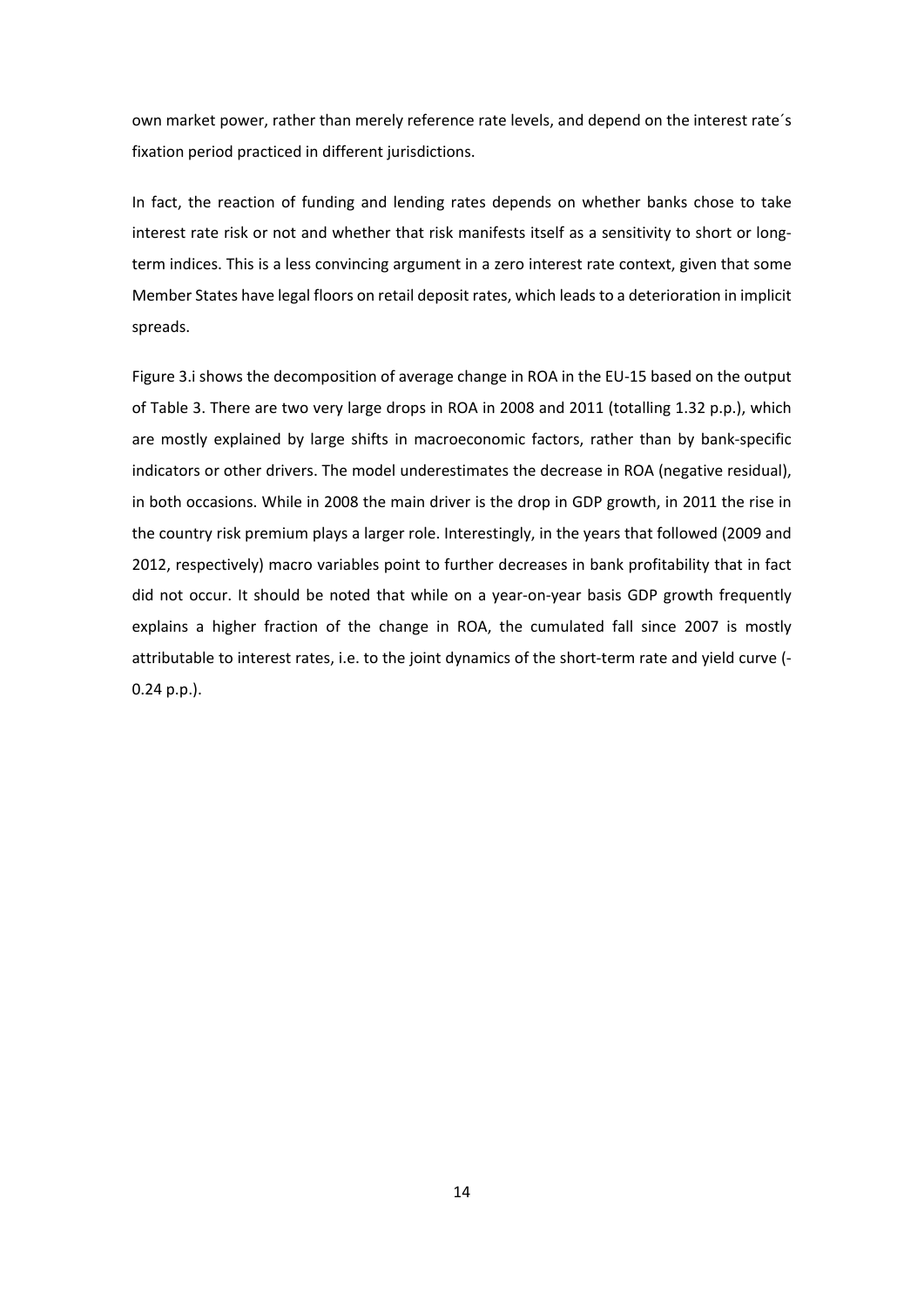

**Figure 3 –** Decomposition of the Average Change in Profitability Indicators (EU‐15)

*Notes*: Figures show the average contribution of each set of variables in the model. Contributions are calculated by multiplying coefficients by variables for each set of factors and taking the cross‐sectional average for each period. Model prediction: average change in predicted value for the period. Residual: average model residual. *Source*: Author's calculations.

Figures 3.ii and 3.iii display the same exercise as in 3.i but conducted for NII and impairments. Even though the model has a better fit for the level of NII when looking into average changes, the residual component explains a relatively higher proportion of the NII´s variability. Average NII mostly trends downward in the period under analysis. Interestingly, the observed decrease until the 2007/2008's crisis is not explained by macroeconomic determinants, as reflected by the large residual. Regarding impairments, macroeconomic factors drive most of the observed variability, while bank‐specific contributions are negligible. While the 2008 increase in impairments was fully captured by the model, the sharp increase in 2011 was not.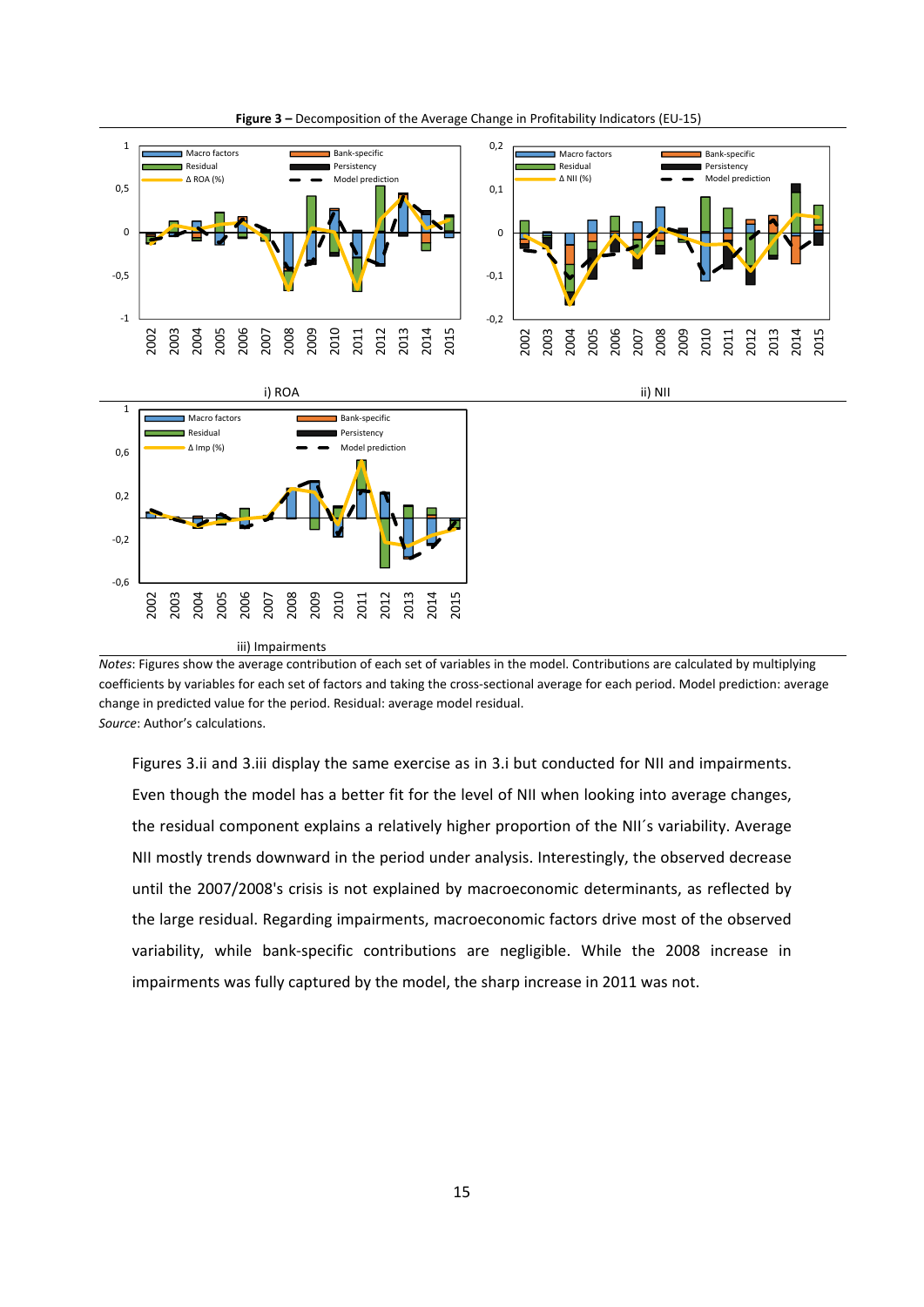| Table 5 - Estimation Results - ROA regressions on subsamples                               |                |             |               |                   |  |  |  |
|--------------------------------------------------------------------------------------------|----------------|-------------|---------------|-------------------|--|--|--|
|                                                                                            | Non-vulnerable | Vulnerable  | Floating-rate | <b>Fixed rate</b> |  |  |  |
|                                                                                            | countries      | countries   | countries     | countries         |  |  |  |
|                                                                                            |                |             |               |                   |  |  |  |
| Lagged dependent var                                                                       | $0.181***$     | 0.043       | $0.119***$    | 0.023             |  |  |  |
|                                                                                            | (0.039)        | (0.048)     | (0.033)       | (0.058)           |  |  |  |
| GDP growth                                                                                 | $0.082***$     | $0.077*$    | $0.086***$    | $0.081***$        |  |  |  |
|                                                                                            | (0.014)        | (0.043)     | (0.027)       | (0.027)           |  |  |  |
| Money market rate                                                                          | $0.059**$      | 0.005       | $0.087**$     | $0.093**$         |  |  |  |
|                                                                                            | (0.025)        | (0.096)     | (0.042)       | (0.041)           |  |  |  |
| Term premium                                                                               | $0.116***$     | 0.069       | 0.100         | $0.224***$        |  |  |  |
|                                                                                            | (0.043)        | (0.146)     | (0.069)       | (0.073)           |  |  |  |
| Country risk premium                                                                       | $-0.084$       | $-0.186***$ | $-0.177***$   | $-0.182$          |  |  |  |
|                                                                                            | (0.077)        | (0.041)     | (0.027)       | (0.169)           |  |  |  |
| Credit growth                                                                              | $0.003**$      | $0.029***$  | $0.005**$     | 0.005             |  |  |  |
|                                                                                            | (0.001)        | (0.008)     | (0.002)       | (0.010)           |  |  |  |
| Leverage                                                                                   | $0.050***$     | $0.094***$  | $0.055**$     | $0.171***$        |  |  |  |
|                                                                                            | (0.020)        | (0.034)     | (0.024)       | (0.044)           |  |  |  |
| <b>Bank size</b>                                                                           | $-0.023$       | 0.287       | 0.179         | 0.027             |  |  |  |
|                                                                                            | (0.087)        | (0.275)     | (0.130)       | (0.171)           |  |  |  |
| Retail ratio                                                                               | $0.005*$       | $0.029***$  | $0.017***$    | $-0.003$          |  |  |  |
|                                                                                            | (0.003)        | (0.008)     | (0.004)       | (0.006)           |  |  |  |
| Observations                                                                               | 389            | 988         | 924           | 453               |  |  |  |
| Number of banks                                                                            | 30             | 80          | 73            | 37                |  |  |  |
| Notes: Bootstrap standard errors in parentheses. *** p<0.01. ** p<0.05. * p<0.1. Dependent |                |             |               |                   |  |  |  |

variables are expressed as percentages of average total assets for each bank.

We now turn to the relaxation of the common coefficients assumption. This is implemented by first dividing the sample of banks by geographic location of their headquarters and grouping those which are headquartered on the so-called "vulnerable" and "non-vulnerable" countries.<sup>15</sup> Additionally, we split the sample between banks belonging to floating-rate and fixed-rate countries. <sup>16</sup>

The virtue of these approaches compared to ultimately running a single regression for each country is that we profit both from: (i) a higher number of observations and (ii) cross‐country variation, which allows us to identify macroeconomic factors' coefficients more accurately than with single country data only. Results are presented in Table 5.

Regarding the distinction vulnerable/non‐vulnerable the results show that ROA is slightly less sensitive to GDP growth for banks in vulnerable countries, though this difference is not

<sup>&</sup>lt;sup>15</sup> We consider subsidiaries and branches of foreign banks in each Member State as headquartered in that Member State, on a sub-consolidated accounting basis, as long as they fulfil the prescribed size significance criteria.

 $16$ Floating rate countries are the ones where banks grant credit predominantly at rates with a fixation period of up to one year and include Austria, Denmark, Finland, Greece, Ireland, Italy, Luxembourg, Portugal, Spain, Sweden and the United Kingdom. Fixed rate countries comprise Belgium, France, Germany and Netherlands.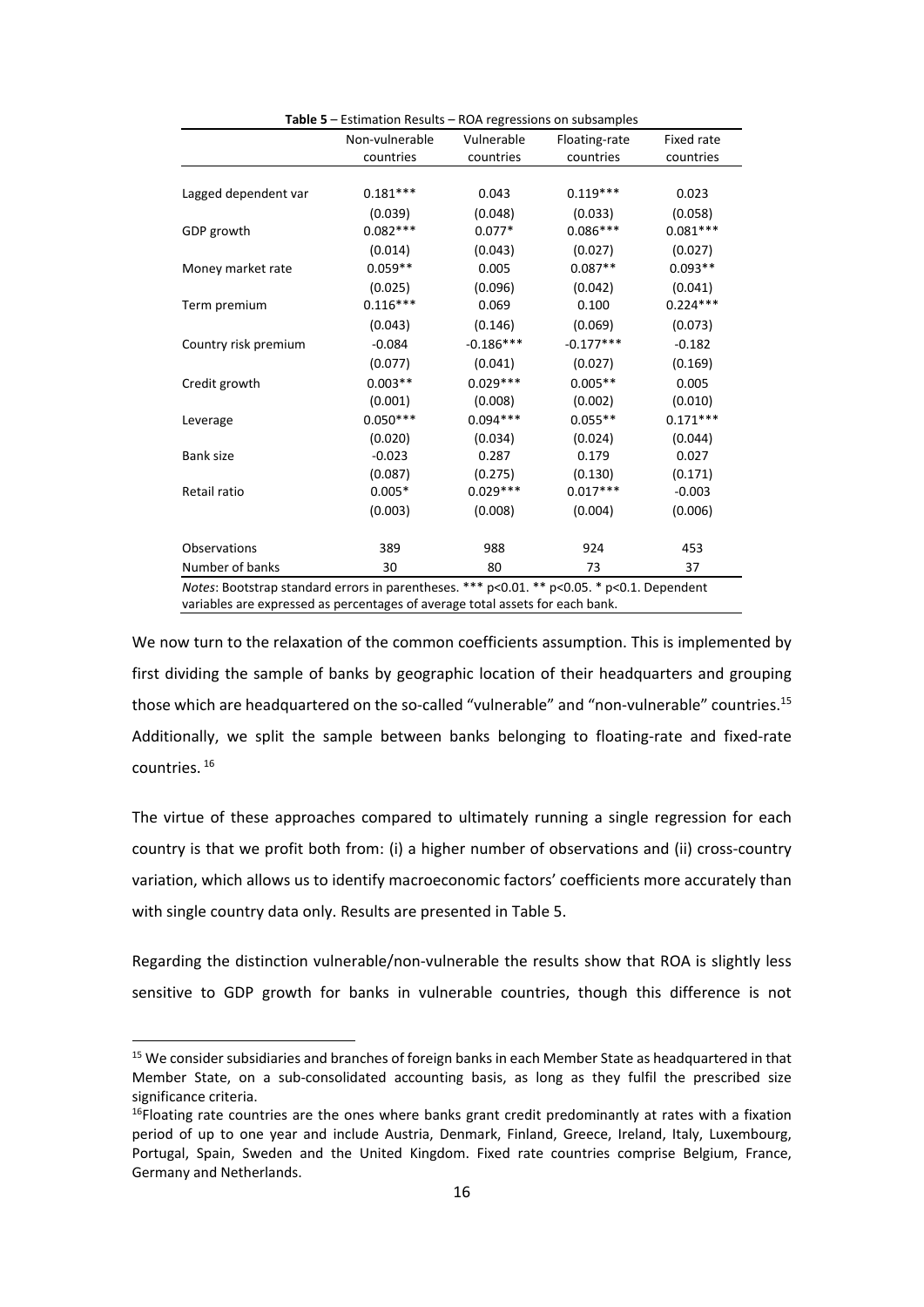statistically significant. The effect of money market rates on ROA is positive only in the case of non‐vulnerable countries. The same applies to the term premium. As expected, we obtain a stronger negative relationship between country risk premium and banks´ ROA in vulnerable countries, mainly due to the recognition of impairments in a period with strong deterioration of customers' creditworthiness, and a decrease in other operating income (possibly through the recognition of losses on sovereign debt securities). In addition, the results display a significant relationship between ROA and credit growth in the vulnerable economies, providing evidence that bank profitability has some relationship to credit growth, in contrast to banks in non‐ vulnerable countries.

Concerning the split floating/fixed rate countries, Table 4 (columns 3 and 4) outlines that the term premium has a statistically significant and positive effect on ROA, but only in fixed rate countries. On the other hand, the effect of money market rates on banks´ profitability is quite similar in both types of countries.

It is our view that differences in coefficient signs with respect to the literature do not necessarily imply contradictory results, as it may be the case that each sample contains distinct regions, time periods and, especially, banks, which possess genuinely diverse underlying behaviours, as per the conceptual framework presented in the previous section. In summary, the evidence provided in table 4 confirms the existence of coefficient heterogeneity between groups of banks, as postulated in Section 3. This is especially important for our purposes, given that we aim both at understanding the dynamics of European bank profitability and constructing a tool that can forecast its future path. In practice, the common coefficients model ends up being superior in out‐of‐sample forecasting.

With respect to time-invariant unobserved heterogeneity, estimated fixed effect parameters point to the existence of cross-country differences. Banks in some countries recorded, on average, higher profitability than what was expected given the macro fundamentals of their economies. We find no evidence of systematic differences along group line (stressed vs. non‐ stressed, and fixed vs. floating).

#### 6. Forecasting

We use the specification in Table 3, which assumes that the common coefficients model of equation (1.4) is the true model and that coefficient heterogeneity is negligible, as a starting point to forecast the future path of the ROA of the European banking system. We test the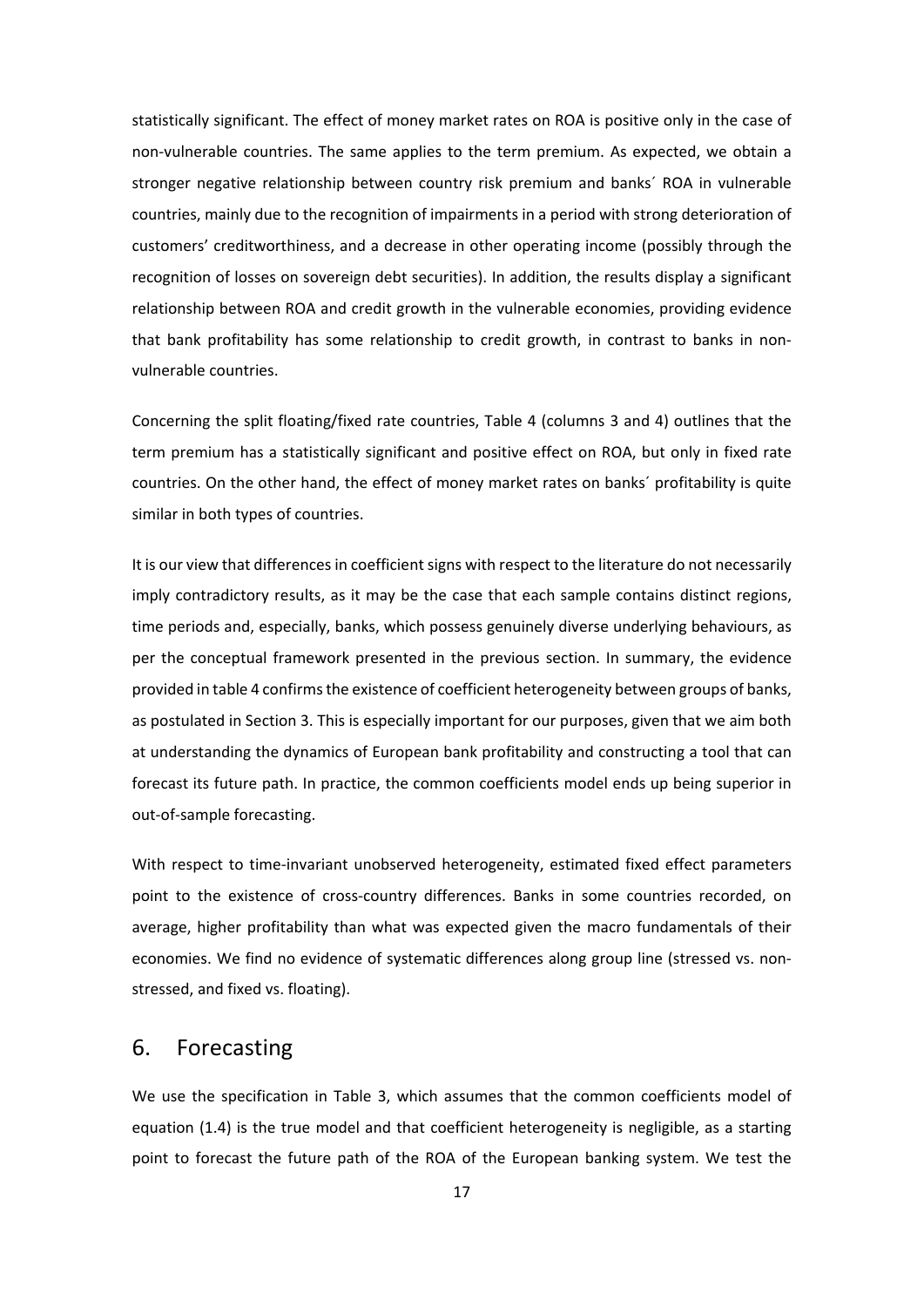model's forecasting performance by estimating it with a training sample and then producing out‐of‐sample forecasts which can be compared with actual values.

We first estimate the model using the whole sample and remove those variables which are statistically insignificant and the procedure is repeated until the model contains only regressors with statistically significant coefficients. The goal is to reduce forecast uncertainty by removing redundant information from model estimation. The final specification is then used for the out‐ of-sample performance exercise and it is dubbed the baseline. The benchmark for comparison is a simple AR(1) model of bank ROA.

The 2001-2010 period is used as the estimation sample to obtain the h-step-ahead forecast  $y<sup>h</sup>$ 2010+h|t. The estimation sample is then incremented by one period to obtain the next h-stepahead forecast y<sup>h</sup><sub>2010+h|2010</sub>. This experiment is carried out for a total of three horizons, i.e., one to three periods ahead. The final simulated out of sample forecast is made in 2015-h for  $y<sup>h</sup>_{2015}$ .

This exercise is limited when compared to usual time-series forecasts: (i) as mentioned above, model selection is based upon the entire sample, which is due to the limited number of time periods with which to conduct model selection in smaller samples; (ii) we use observed values of regressors, as opposed to real‐time forecasts (there is no macroeconomic scenario uncertainty) in contrast to what will be done in the forecasting of profitability for the 2016‐2018 period.

Table 6 showsthe performance of the baseline model with respect to a benchmark AR (1) model at every horizon, as measured by the Root Mean Squared Error (RMSE). It also showcases the performance of the baseline model against models estimated using only observations from floating and fixed rate countries.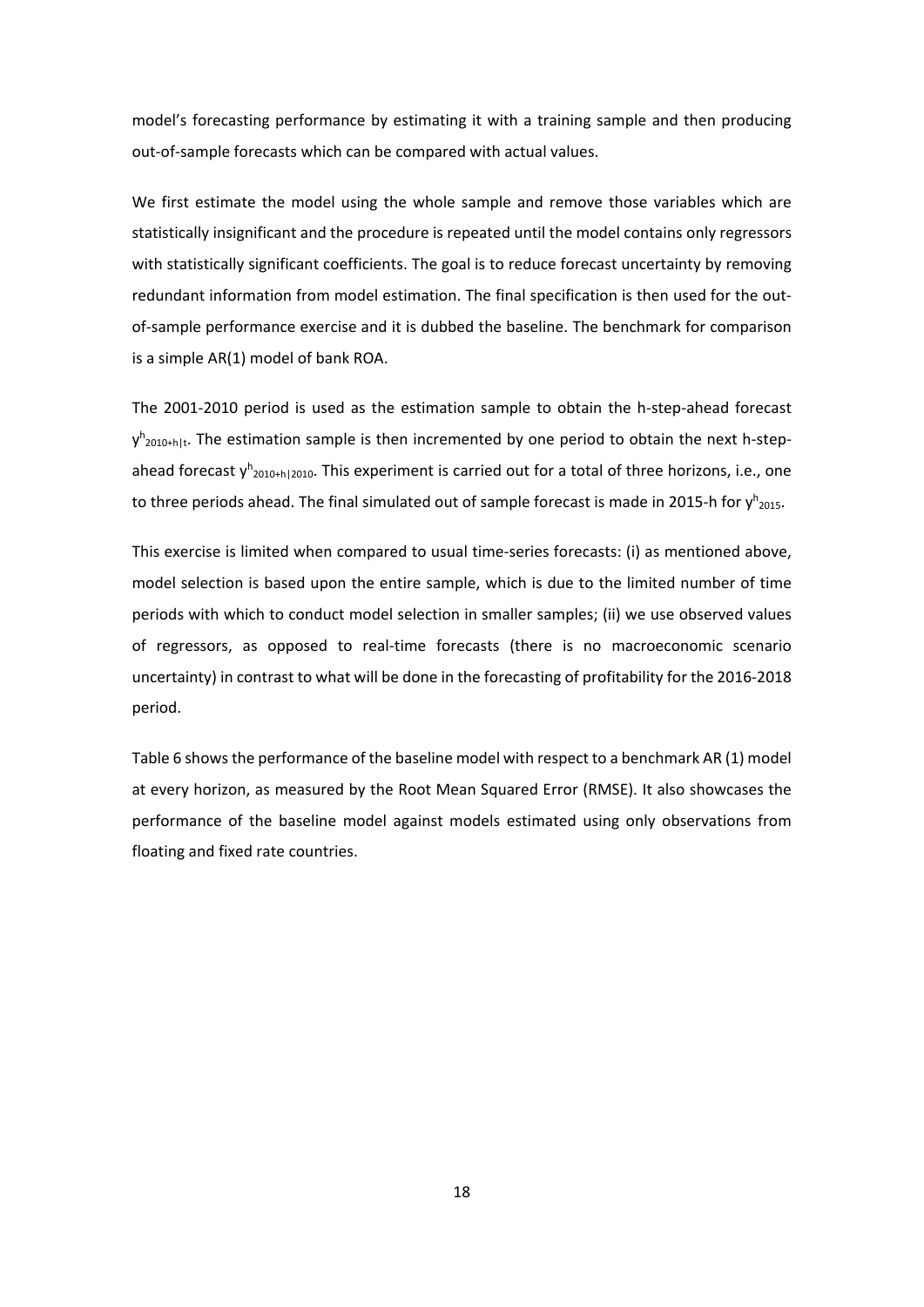#### **Table 6:** Forecast performance in predicting ROA

|                  |             |            |             |            | $h = 3$     |            |  |
|------------------|-------------|------------|-------------|------------|-------------|------------|--|
| Forecast horizon |             | $h = 1$    |             | $h = 2$    |             |            |  |
|                  | <b>RMSE</b> | std. error | <b>RMSE</b> | std. error | <b>RMSE</b> | std. error |  |
| Forecast model   |             |            |             |            |             |            |  |
| All obs.         |             |            |             |            |             |            |  |
| AR (1)           | 1.26        | 0.90       | 1.30        | 0.85       | 1.29        | 0.82       |  |
| <b>Baseline</b>  | 1.07        | 0.85       | 1.06        | 0.74       | 1.22        | 0.88       |  |
|                  |             |            |             |            |             |            |  |
| <b>Floating</b>  |             |            |             |            |             |            |  |
| <b>Baseline</b>  | 1.26        | 0.88       | 1.45        | 1.03       | 1.31        | 0.96       |  |
| Restricted       | 1.47        | 1.05       | 1.40        | 1.04       | 1.55        | 0.99       |  |
|                  |             |            |             |            |             |            |  |
| <b>Fixed</b>     |             |            |             |            |             |            |  |
| <b>Baseline</b>  | 0.29        | 0.18       | 0.39        | 0.17       | 0.34        | 0.17       |  |
| Restricted       | 0.48        | 0.22       | 0.63        | 0.22       | 0.42        | 0.23       |  |
|                  |             |            |             |            |             |            |  |

Note: bootstrap standard errors reported.

Results show that the Baseline outperforms the AR(1) specification at all horizons, given the lower values of the RMSE. Overall, however, both the AR(1) and the baseline specification seem to perform poorly in predicting ROA out of sample. It is our view that this reflects the nature of accounting data, which is heavily dependent on each bank's practices and the idiosyncrasies of different jurisdictions. Given the limited number of periods available, the difficulty of estimating the effect of so-called common variables (i.e., the macroeconomic factors) on profitability is hardly surprising.

In what concerns the performance of the baseline model versus models estimated over restricted samples, we find that the baseline, which assumes common coefficients between countries, outperforms restricted models at every horizon (with the exception of the floating model when forecasting two periods ahead). This indicates that restricting the sample does not increase the accuracy of model estimation, but eliminates information which reduces model forecasting performance.

Given its superior forecasting performance, the baseline model is used to forecast euro area aggregate bank ROA for the 2016‐2018 period under alternative macroeconomic scenarios. The scenarios were created by the ESRB for the purpose of EBA's 2016 EU-wide stress test with reference to December 2015 and include both a baseline and an adverse scenario for real GDP growth, short-term interest rates and bond yields at the country-level for 2016 to 2018. Figure 6 contains the results of this exercise for both scenarios.<sup>17</sup>

<sup>&</sup>lt;sup>17</sup> For a detailed description of the scenarios used in the 2016 EU-wide stress test please refer to the ESRB document: "Adverse macro‐financial scenario for the EBA 2016 EU‐wide bank stress testing exercise" at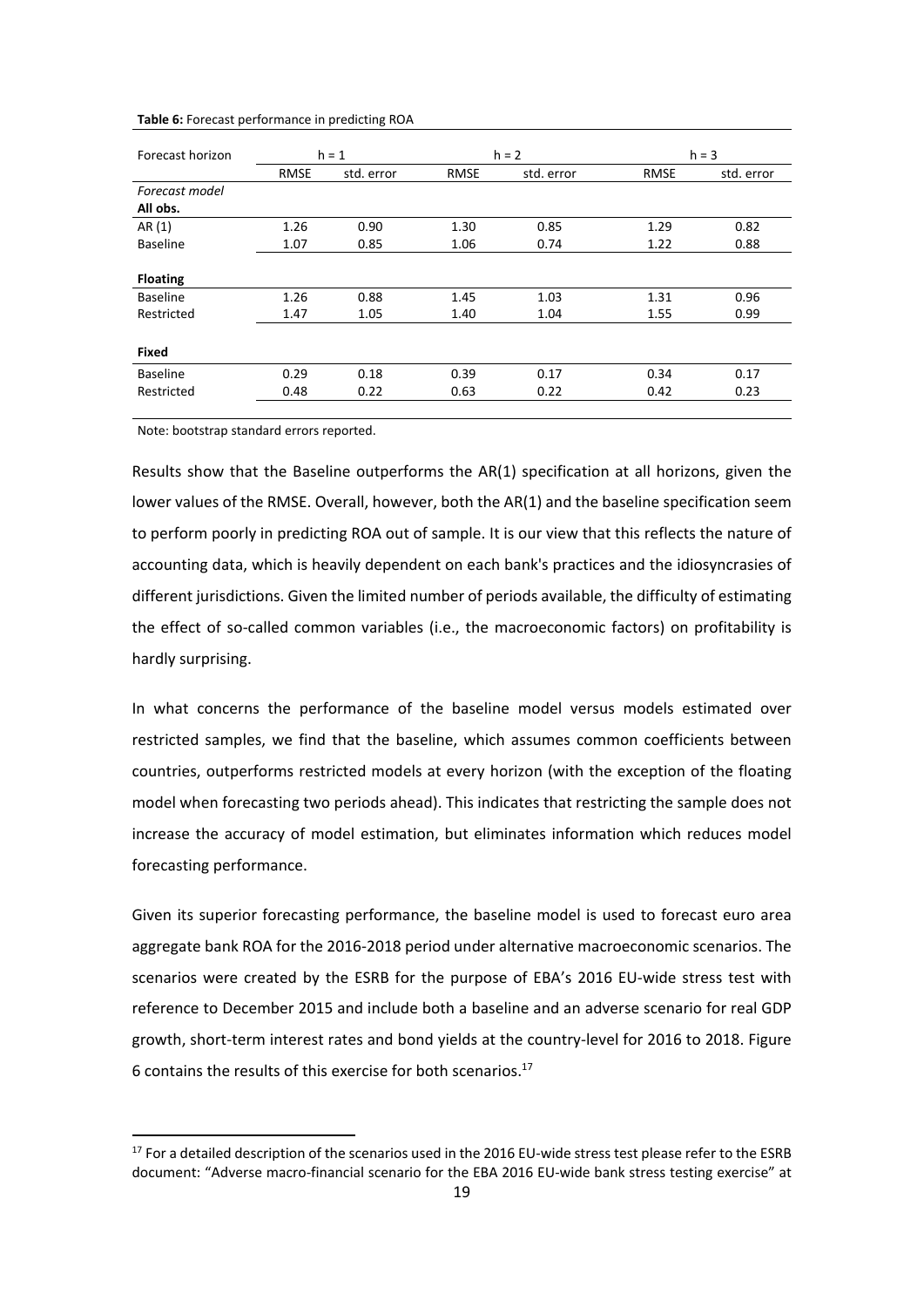

Notes: solid line is the median of euro area banks observed ROA. Dashed blue line is the median of bank‐level ROA projections. The shaded area is the 20‐80 interquartile range for bank‐level forecasts.

Under the baseline scenario assumptions, the baseline model forecasts that ROA in the euro area will average 0.36% over the 2016‐2018 period, with substantial idiosyncratic variation reflected in the large confidence intervals. Under this scenario, short-term interest rates will remain close to the zero lower bound for the next three years, peripheral country spreads stay near their current levels and real output growth averages 1.9%. The decrease in median bank profitability in 2018 is mainly driven by the slightly lower GDP growth. Nevertheless, even in the baseline scenario, the outlook for European bank profitability seems quite heterogeneous with roughly 20% of the banks still struggling with negative profitability in 2018, while the 20% top performers manage to achieve a ROA above 0.7%.

In the adverse scenario, we forecast that average ROA in the euro area will average 0.10% over the 2016‐2018 period. Both interest rates and spreads will rise, coupled with an average real output drop of 0.8% (‐2.8 p.p. compared to the baseline). Spread hikes and prolonged recessions in most countries are the main contributors to the forecast. In the adverse scenario, average profitability will be negative over the 2016‐2018 period for roughly 40% the European banks.

#### 7. Concluding Remarks

We find that macro factors explain a large fraction of the evolution of individual bank ROA in the EU. In particular, adverse economic conditions and interest rate shifts explain the large drops in average bank ROA. We find a positive effect of GDP growth on bank profitability, stemming mainly from its impact

https://www.eba.europa.eu/documents/10180/1383302/2016+EU-wide+stress+test-Adverse+macrofinancial+scenario.pdf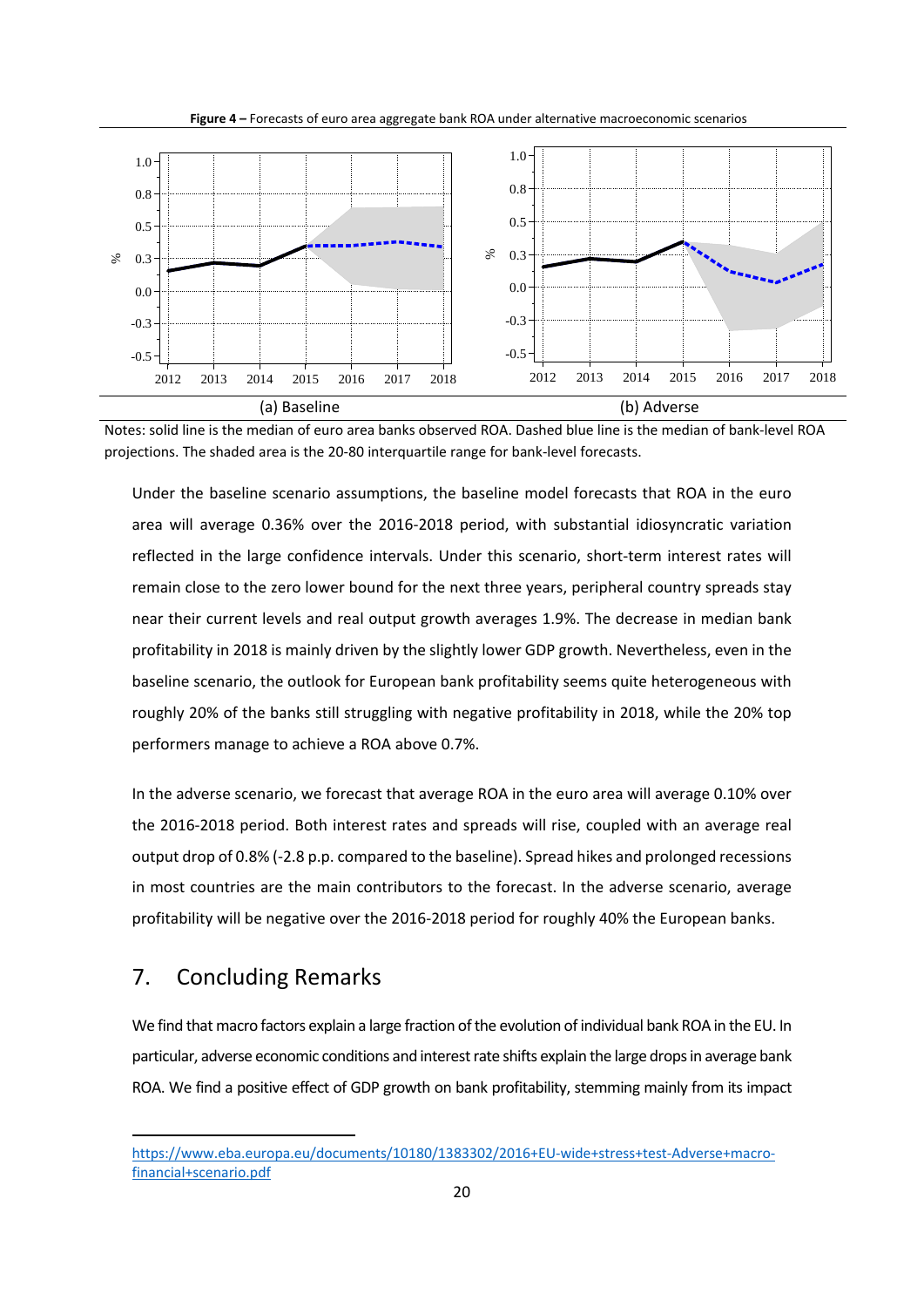on impairments. Both the short‐term rate and the term premium contributes positively to ROA, although these estimates embed some uncertainty. In addition, increases in country risk premium are associated with lower profitability. According to our results, the cumulated fall in bank profitability since 2007 is mostly explained by the joint dynamic of short-term and long-term interest rates, given that GDP growth has rebounded in the last couple of years.

The distinction between vulnerable and non‐vulnerable countries highlights substantial differences in the contributions of the macro variables, with the exception of GDP. On the other hand, the splitting between fixed and floating countries shows that the term premium has a statistically significant and positive effect on ROA only in the former.

Under the ESRB's baseline scenario, we project that a 20% of banks in our sample will have negative profitability over the 2016‐2018 period, indicating that internal capital generation may not be enough to ensure adequate capitalization of a portion of the banking system. Under the adverse scenario, we find that as many as 40% of the banks in our sample will, on average, be in the red during the reference period. A more complete exercise could be carried out by using forecast uncertainty as well as additional scenarios with distinct interest rate paths. We leave this for future work.

As explained on section 4 and throughout the text, data constraints (small N and T) led us to focus on a limited number of regressors for which we estimated common coefficients for pre‐ set groups of banks. This strategy allows us to approximate what we believe to be the true model of the impact of macroeconomic factors on bank profitability, of which the most salient feature isthe heterogeneity of exposuresto different types of non‐diversifiable risk. A promising avenue of future research is to use the so‐called data fields of harmonized and market data to estimate the factor loadings across European banks, in order to measure exposure heterogeneity and the role of idiosyncratic risk of banks across Europe, which is especially important in the context of the setting up of a Banking Union.

Further work could also be done with respect to the sovereign-bank nexus, which stems both from bank sovereign bond holdings as well as the possibility of bank bailouts using public funds, creating contingent liabilities for the government. This mapping is crucial for the identification of the impact of the sovereign spread on bank balance‐sheets and profitability, and is not well identified in our estimates given the low variability of the sovereign spreads and the special circumstances of its occurrence.<sup>18</sup>

<sup>&</sup>lt;sup>18</sup> This is reflected in the compression of European sovereign spreads vis-à-vis the German bund, which remained close to zero until 2010, even during periods of increased uncertainty in international financial markets.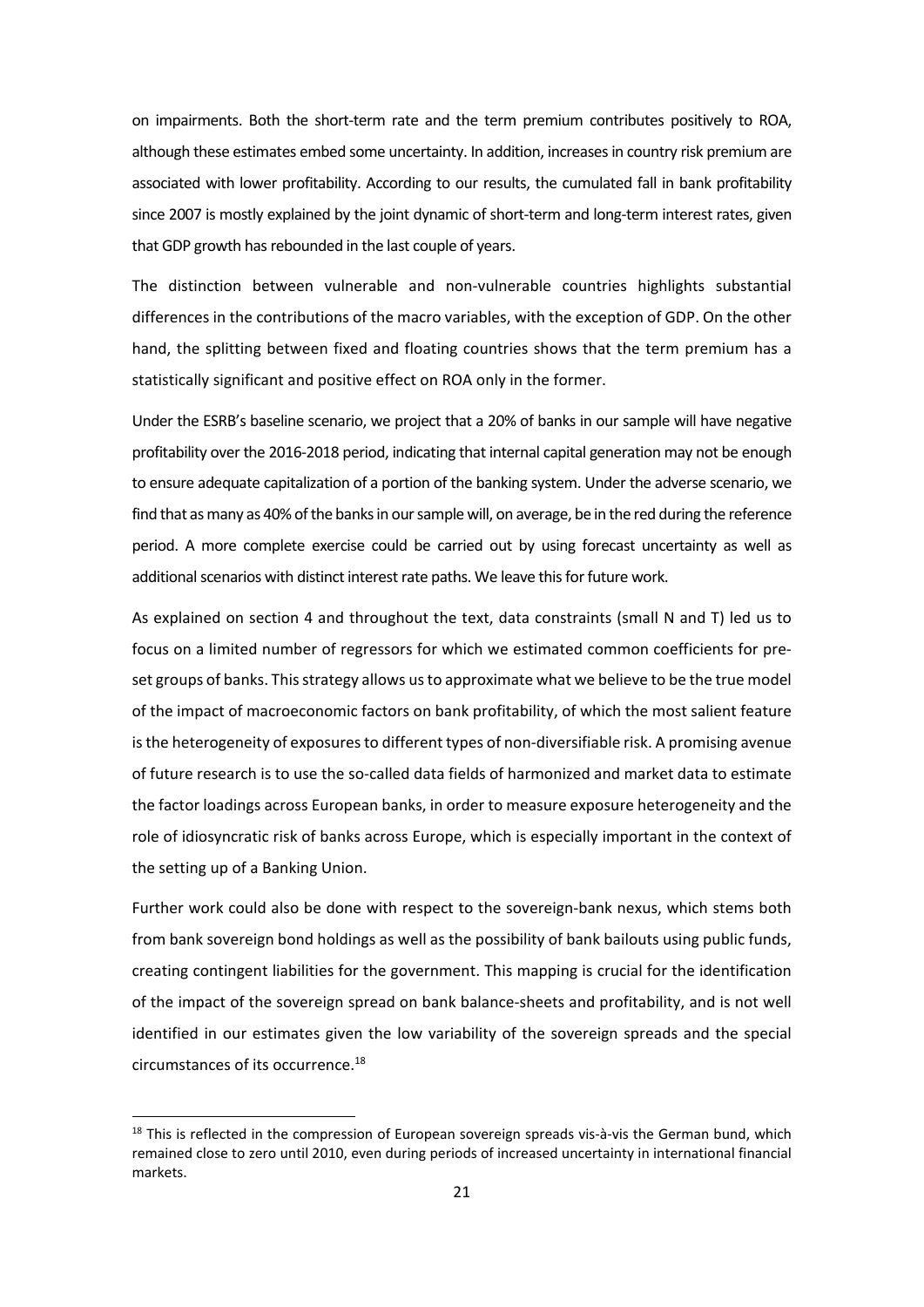### Appendix

| <b>Member State</b><br>(period<br>means) |         | GDP growth Inflation rate | Money | Long-term<br>market rate interest rate | Total credit-<br>to-GDP | Interest<br>income $(1)$ | Interest<br>expenses (2) | Net interest<br>income $(1)$ -<br>(2) | Non-interest Operational<br>income (3) | costs(4) | <b>Impairments</b><br>(5) | <b>ROA</b><br>/provisions $(1) + (2) + (3)$<br>$-(4)-(5)$ |
|------------------------------------------|---------|---------------------------|-------|----------------------------------------|-------------------------|--------------------------|--------------------------|---------------------------------------|----------------------------------------|----------|---------------------------|-----------------------------------------------------------|
| 2000-2007                                |         |                           |       |                                        |                         |                          |                          |                                       |                                        |          |                           |                                                           |
| Austria                                  | 2,39    | 1,91                      | 3,25  | 4,14                                   | 132,61                  | 4,35                     | 2,74                     | 1,61                                  | 1,27                                   | 1,87     | 0,28                      | 0,62                                                      |
| Belgium                                  | 2,33    | 2,08                      | 3,25  | 4,14                                   | 154,11                  | 4,77                     | 3,70                     | 1,07                                  | 0,82                                   | 1,19     | 0,05                      | 0,53                                                      |
| Denmark                                  | 1,88    | 1,91                      | 3,46  | 4,14                                   | 195,08                  | 4,42                     | 3,37                     | 1,05                                  | 0,42                                   | 0,82     | 0,03                      | 0,48                                                      |
| Finland                                  | 3,49    | 1,60                      | 3,25  | 4,14                                   | 129,18                  | 4,15                     | 1,97                     | 2,18                                  | 1,34                                   | 2,05     | 0,02                      | 1,14                                                      |
| France                                   | 2,13    | 1,93                      | 3,25  | 4,14                                   | 140,14                  | 4,11                     | 3,58                     | 0,53                                  | 1,20                                   | 1,17     | 0,12                      | 0,40                                                      |
| Germany                                  | 1,61    | 1,69                      | 3,25  | 4,14                                   | 126,03                  | 3,82                     | 3,10                     | 0,72                                  | 1,05                                   | 1,33     | 0,21                      | 0,21                                                      |
| Greece                                   | 4,05    | 3,33                      | 3,25  | 4,14                                   | 75,41                   | 6,18                     | 3,28                     | 2,90                                  | 1,41                                   | 2,51     | 0,47                      | 1,01                                                      |
| Ireland                                  | 5,94    | 3,51                      | 3,25  | 4,14                                   | 163,11                  | 4,05                     | 2,78                     | 1,27                                  | 0,98                                   | 1,33     | 0,04                      | 0,69                                                      |
| Italy                                    | 1,49    | 2,38                      | 3,25  | 4,14                                   | 93,80                   | 4,14                     | 2,78                     | 1,36                                  | 1,39                                   | 1,77     | 0,22                      | 0,57                                                      |
| Luxembourg                               | 3,54    | 2,94                      | 3,25  | 4,14                                   |                         | 6,50                     | 5,50                     | 0,99                                  | 1,45                                   | 1,41     | 0,07                      | 0,78                                                      |
| Netherlands                              | 2,26    | 2,45                      | 3,25  | 4,14                                   | 222,16                  | 4,88                     | 3,49                     | 1,39                                  | 0,84                                   | 1,58     | 0,12                      | 0,43                                                      |
| Portugal                                 | 1,54    | 3,01                      | 3,25  | 4,14                                   | 173,09                  | 5,47                     | 3,39                     | 2,09                                  | 1,30                                   | 2,05     | 0,42                      | 0,86                                                      |
| Spain                                    | 3,79    | 3,24                      | 3,25  | 4,14                                   | 155,25                  | 4,35                     | 2,43                     | 1,91                                  | 0,98                                   | 1,51     | 0,26                      | 0,94                                                      |
| Sweden                                   | 3,25    | 1,65                      | 3,29  | 4,14                                   | 166,16                  | 4,21                     | 2,93                     | 1,28                                  | 0,81                                   | 1,12     | 0,03                      | 0,72                                                      |
| UK                                       | 2,86    | 1,59                      | 4,84  | 4,14                                   | 163,88                  | 4,27                     | 2,73                     | 1,54                                  | 1,23                                   | 1,55     | 0,26                      | 0,70                                                      |
| EU-15                                    | 2,84    | 2,35                      | 3,37  | 4,14                                   | 159,06                  | 4,64                     | 3,19                     | 1,46                                  | 1,10                                   | 1,55     | 0,17                      | 0,67                                                      |
|                                          |         |                           |       |                                        |                         |                          |                          |                                       |                                        |          |                           |                                                           |
| 2008-2015                                |         |                           |       |                                        |                         |                          |                          |                                       |                                        |          |                           |                                                           |
| Austria                                  | 0,65    | 1,99                      | 1,13  | 2,10                                   | 145,79                  | 4,12                     | 1,98                     | 2,14                                  | 1,08                                   | 1,71     | 0,73                      | 0,31                                                      |
| Belgium                                  | 0,73    | 1,89                      | 1,13  | 2,10                                   | 200,74                  | 5,75                     | 4,62                     | 1,12                                  | 0,32                                   | 0,79     | 0,29                      | 0,04                                                      |
| Denmark                                  | $-0,13$ | 1,63                      | 1,43  | 2,10                                   | 249,00                  | 2,90                     | 1,88                     | 1,02                                  | 0,30                                   | 0,73     | 0,30                      | 0,18                                                      |
| Finland                                  | $-0,59$ | 2,11                      | 1,13  | 2,10                                   | 170,85                  | 3,18                     | 2,00                     | 1,18                                  | 1,27                                   | 1,40     | 0,24                      | 0,49                                                      |
| France                                   | 0,51    | 1,40                      | 1,13  | 2,10                                   | 171,73                  | 2,29                     | 1,52                     | 0,74                                  | 0,63                                   | 0,92     | 0,20                      | 0,17                                                      |
| Germany                                  | 0,91    | 1,40                      | 1,13  | 2,10                                   | 111,86                  | 2,52                     | 1,71                     | 0,81                                  | 0,61                                   | 0,99     | 0,16                      | 0,02                                                      |
| Greece                                   | $-3,65$ | 1,36                      | 1,13  | 2,10                                   | 126,46                  | 5,08                     | 2,57                     | 2,50                                  | 0,55                                   | 1,67     | 3,37                      | $-1,51$                                                   |
| Ireland                                  | 3,48    | 0,46                      | 1,13  | 2,10                                   | 298,75                  | 2,92                     | 1,86                     | 1,06                                  | 0,26                                   | 0,72     | 1,23                      | $-0,75$                                                   |
| Italy                                    | $-1,04$ | 1,70                      | 1,13  | 2,10                                   | 123,31                  | 2,61                     | 1,30                     | 1,31                                  | 0,95                                   | 1,39     | 0,49                      | 0,11                                                      |
| Luxembourg                               | 1,81    | 2,00                      | 1,13  | 2,10                                   | 410,23                  | 3,52                     | 2,30                     | 1,23                                  | 0,61                                   | 1,05     | 0,15                      | 0,34                                                      |
| Netherlands                              | 0,39    | 1,56                      | 1,13  | 2,10                                   | 240,38                  | 4,35                     | 3,02                     | 1,33                                  | 0,42                                   | 1,00     | 0,33                      | 0,13                                                      |
| Portugal                                 | $-0,68$ | 1,29                      | 1,13  | 2,10                                   | 213,10                  | 4,26                     | 2,82                     | 1,44                                  | 1,09                                   | 1,53     | 0,93                      | 0,05                                                      |
| Spain                                    | $-0,40$ | 1,50                      | 1,13  | 2,10                                   | 201,65                  | 3,07                     | 1,61                     | 1,44                                  | 0,76                                   | 1,07     | 0,91                      | 0,18                                                      |
| Sweden                                   | 1,29    | 1,34                      | 1,59  | 2,10                                   | 229,43                  | 2,40                     | 1,49                     | 0,91                                  | 0,61                                   | 0,74     | 0,11                      | 0,49                                                      |
| <b>UK</b>                                | 0,88    | 2,56                      | 1,34  | 2,10                                   | 176,56                  | 2,15                     | 1,11                     | 1,04                                  | 0,76                                   | 1,08     | 0,50                      | 0,02                                                      |
| EU-15                                    | 0,28    | 1,61                      | 1,20  | 2,10                                   | 204,66                  | 3,41                     | 2,12                     | 1,29                                  | 0,68                                   | 1,12     | 0,66                      | 0,02                                                      |

**Table 1 –** Sample Means

*Notes*: All variables are expressed in percentages. Bank variables are expressed as percentages of average total assets.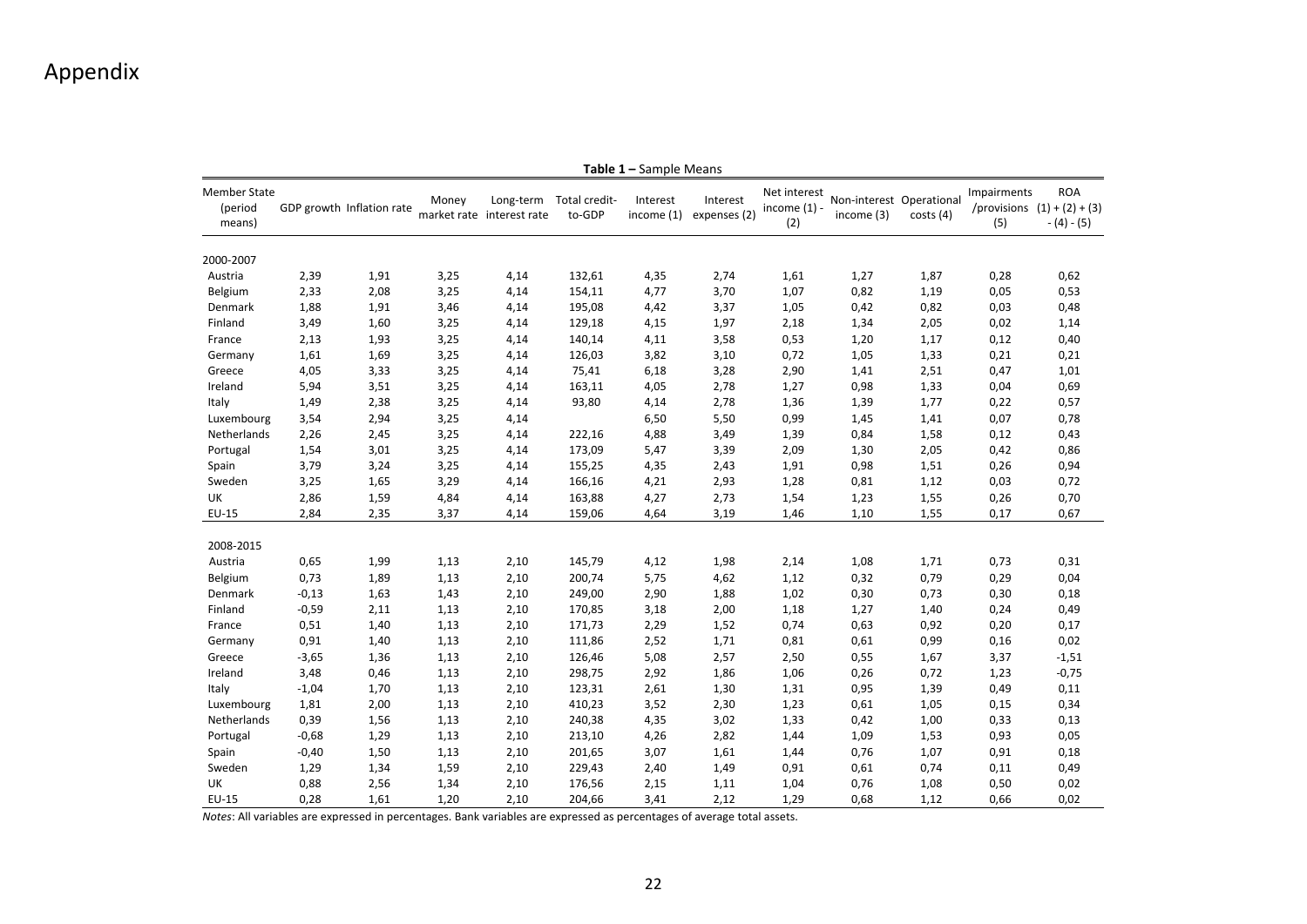**Table 2** – Variables ‐ Description and Sources

| <b>Description</b>                                                         | <b>Source</b> |
|----------------------------------------------------------------------------|---------------|
|                                                                            |               |
| Ratio of net income to the average of assets                               | Bankscope/SNL |
| Ratio of net interest margin to the average of assets                      | Bankscope/SNL |
| Ratio of interest income over the average of assets                        | Bankscope/SNL |
| Ratio of interest expenses over the average of assets                      | Bankscope/SNL |
| Ratio of non-interest income over the average of assets                    | Bankscope/SNL |
| Ratio of Common Equity Tier 1 over the average of assets                   | Bankscope/SNL |
| Ratio of operational costs over the average of assets                      | Bankscope/SNL |
| Ratio of impairments' flow over the average of assets                      | Bankscope/SNL |
| Ratio of loans over the average assets                                     | Bankscope/SNL |
| Logarithm of total assets                                                  | Bankscope/SNL |
|                                                                            |               |
| Annual real GDP growth                                                     | Eurostat      |
| 3-month Euribor (quarterly average)                                        | Eurostat      |
| Germany 10 year sovereign bond YTM                                         | Eurostat      |
| Country's 10-year sovereign bond YTM                                       | Eurostat      |
| Annual change of the ratio Credit to private sector as a percentage of GDP | Eurostat      |
| Local Stock Market Index                                                   | OECD          |
| Yield on German 10-year sovereign bond minus 3-month Euribor (quarterly    | Eurostat      |
| average)                                                                   |               |
| Yield on Portuguese 10-year sovereign bond minus yield on German 10-year   | Eurostat      |
| sovereign bond (quarterly average)                                         |               |
|                                                                            |               |

| <b>Variables</b>               | <b>Expected Sign</b> | Rationale                                                                                                                                                                                                                                                                                                                                                                                                                                                                          |
|--------------------------------|----------------------|------------------------------------------------------------------------------------------------------------------------------------------------------------------------------------------------------------------------------------------------------------------------------------------------------------------------------------------------------------------------------------------------------------------------------------------------------------------------------------|
| <b>Bank-Specific</b>           |                      |                                                                                                                                                                                                                                                                                                                                                                                                                                                                                    |
| Leverage                       | $\ddot{}$            | The literature finds evidence that banks with higher capital tend to be associated<br>with higher profitability Demirguc and Huizinga (1999), Goddard, et al. (2004),<br>Mevis and Cheng (2015) and Kok, et al. (2015). These results are attributed to the<br>possibility that higher capitalized banks have usually room for more risk taking<br>(which according to the theory generates more profitability) than<br>undercapitalized banks.                                    |
| <b>Size</b>                    | $+$ /?               | According to some studies, scale economies exist in banking and larger banks are<br>able to profit from diversification, thus increasing their performance (Bolt, et al.<br>(2012) and Borio, et al. (2015)). However another study conducted by Kok, et al.<br>(2015) concludes that larger and more complex institutions show, in a systematic<br>way, lower levels of profitability.                                                                                            |
| <b>Macroeconomic variables</b> |                      |                                                                                                                                                                                                                                                                                                                                                                                                                                                                                    |
| GDP growth                     | $+/0$                | The literature broadly agrees on the procyclicality of banks performance i.e an<br>increase of GDP growth has a positive effect on banks performance (Albertazzi<br>and Gambacorta (2009), Beckman (2007), Kok, et al. (2015) and Mevis and Cheng<br>(2015). It is worth mentioning that this procyclicality is magnified in downswing<br>periods Bolt, et al. (2012). Still, Borio, et al. (2015) find no statistically significant<br>effect in ROA and in its major components. |
| Short-term interest rate       | $\ddot{}$            | According to multiple papers, higher levels of interest rates lead to an increase in<br>banks performance, i.e. the positive effect on the net interest margin dominates<br>the negative effects from impairments' increasing (Borio, et al. (2015) and<br>Demirguc and Huizinga (1999), even though some differences of these effects<br>across countries (Albertazzi and Gambacorta (2009)).                                                                                     |
| Credit Growth                  | -/?                  | Given the study carried out by Kok, et al. (2015) we could expect a positive<br>relationship between this ratio and banks profitability. Nevertheless, considering<br>that this ratio means that economy's indebtedness, we can also expect a<br>negative impact on banks profitability through an increase of impairments.                                                                                                                                                        |

**Table 3 ‐** Expected effects of each variable on banks profitability